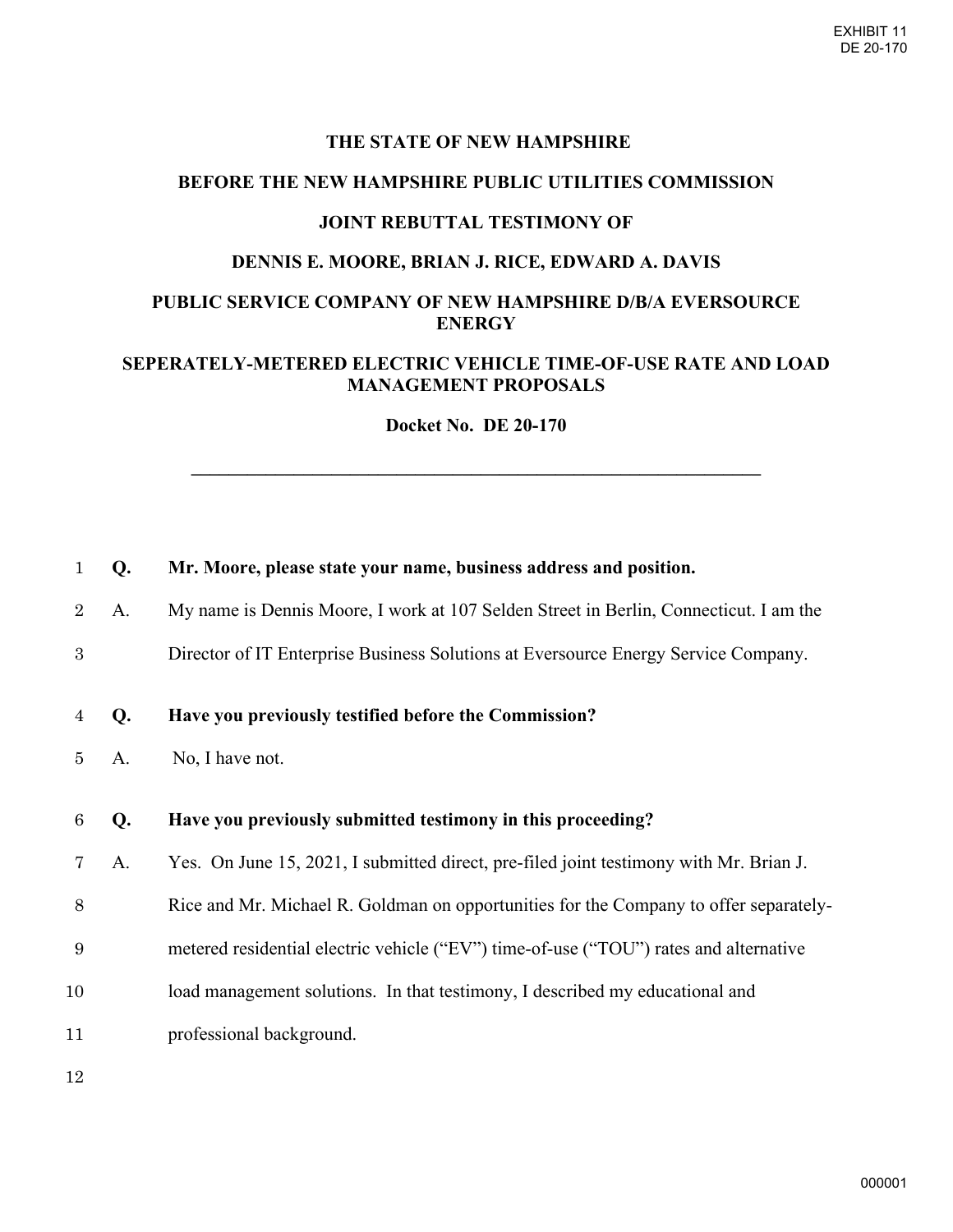| $\mathbf{1}$    | Q. | Mr. Rice, please state your name, business address and position.                         |
|-----------------|----|------------------------------------------------------------------------------------------|
| $\overline{2}$  | A. | My name is Brian J. Rice. My business address is 247 Station Drive, Westwood, MA         |
| $\sqrt{3}$      |    | 02090. My position is Manger, Regulatory Projects at Eversource Energy Service           |
| $\overline{4}$  |    | Company.                                                                                 |
| 5               | Q. | Have you previously testified before the Commission?                                     |
| $6\phantom{.}6$ | A. | Yes, in Docket No. DE 19-197, the Statewide Multi-use Online Energy Data Platform. I     |
| 7               |    | have also submitted testimony in several Commission dockets, including the Company's     |
| 8               |    | Electric Vehicle ("EV") make-ready infrastructure proposal filed in Docket No. DE 19-    |
| 9               |    | 057, which opened Docket No. DE 21-078.                                                  |
| 10              | Q. | Have you previously submitted testimony in this proceeding?                              |
| 11              | A. | Yes. On June 15, 2021, I submitted direct, pre-filed joint testimony with Mr. Dennis E.  |
| $12\,$          |    | Moore and Mr. Michael R. Goldman on opportunities for the Company to offer               |
| 13              |    | separately-metered residential electric vehicle ("EV") time-of-use ("TOU") rates and     |
| 14              |    | alternative load management solutions. In that testimony, I described my educational and |
| $15\,$          |    | professional background.                                                                 |
| 16              | Q. | Mr. Davis, please state your name, business address and position.                        |
| 17              | A. | My name is Edward A. Davis. My business address is 107 Selden Street, Berlin, CT         |
| 18              |    | 06037. My position is Director, Rates at Eversource Energy Service Company and in that   |
| 19              |    | position I provide rate and tariff related services to the operating companies of        |
| 20              |    | Eversource Energy including Public Service Company of New Hampshire d/b/a                |
| 21              |    | Eversource Energy ("Eversource" or "the Company").                                       |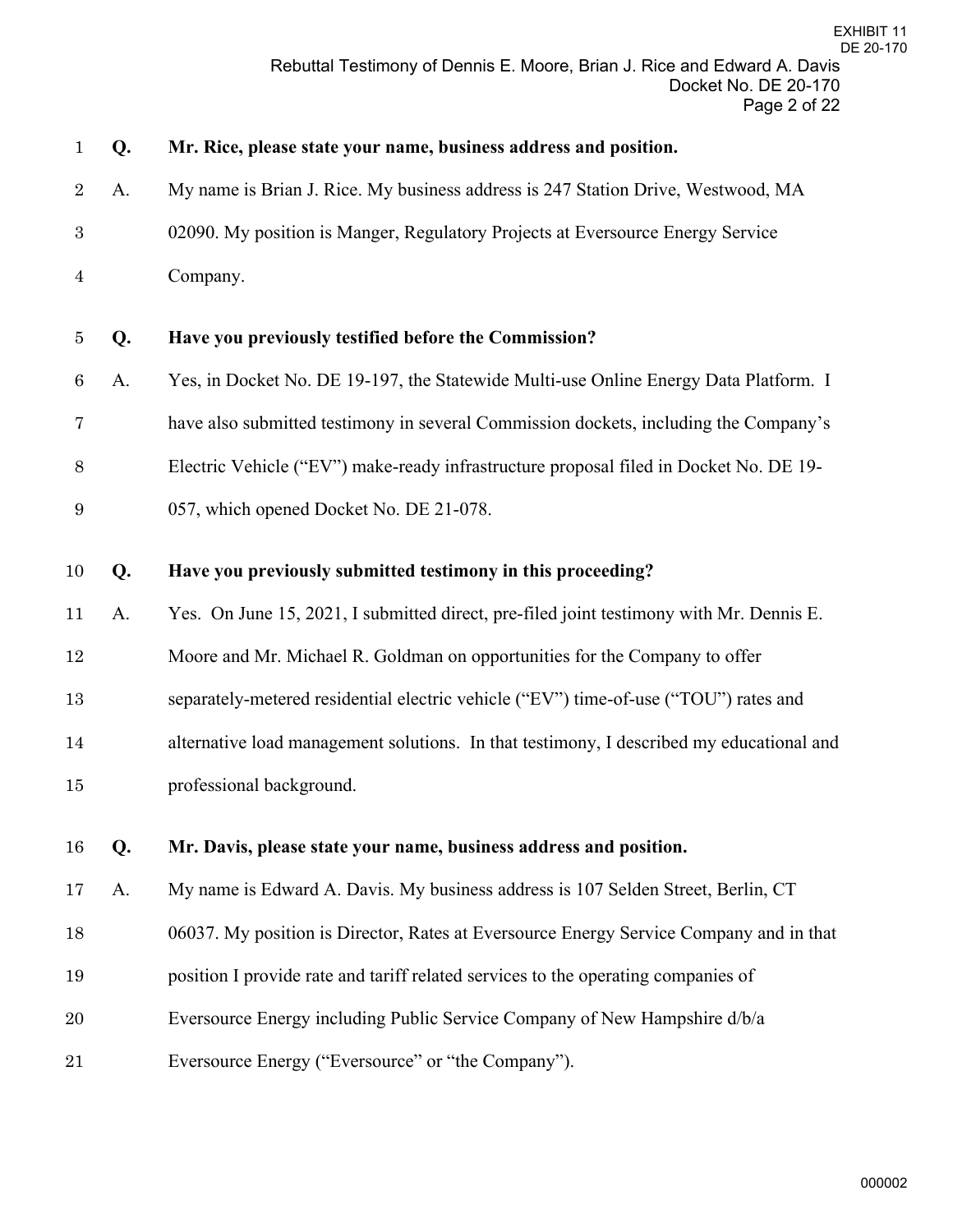| $\mathbf{1}$     | Q. | Have you previously testified before the Commission?                                     |
|------------------|----|------------------------------------------------------------------------------------------|
| $\overline{2}$   | A. | Yes. I have on many occasions testified before the Commission on behalf of Eversource,   |
| $\boldsymbol{3}$ |    | and at the state utility commissions in Connecticut and Massachusetts on behalf of other |
| $\overline{4}$   |    | Eversource Energy affiliates on rate related matters.                                    |
| 5                | Q. | Have you previously submitted testimony in this proceeding?                              |
| $\,6\,$          | A. | Yes. On June 15, 2021, I submitted direct, pre-filed testimony on separately-metered     |
| 7                |    | residential electric vehicle EV TOU rate designs. In that testimony, I summarize my      |
| $8\,$            |    | educational and professional background.                                                 |
| 9                | Q. | What is the purpose of this testimony?                                                   |
| 10               | A. | The purpose of our testimony is to address several recommendations regarding EV rate     |
| 11               |    | design included in the testimony of the New Hampshire Department of Energy ("DOE")       |
| 12               |    | and the jointly-filed testimony of Clean Energy New Hampshire and the Conservation       |
| 13               |    | Law Foundation ("CENH-CLF"). Specifically, our rebuttal testimony responds to            |
| 14               |    | assertions regarding the Company's metering and billing systems, certain elements of     |
| $15\,$           |    | implementing a separately-metered residential EV TOU rate, and proposals for high-       |
| 16               |    | demand draw commercial EV rates.                                                         |
| 17               | I. | <b>METERING AND BILLING SYSTEMS</b>                                                      |
| 18               | Q. | Please summarize the Company's ability to utilize current metering and enterprise        |
| 19               |    | systems to support EV TOU rates, as well as any necessary changes, the reasons for       |
| 20               |    | those changes, and what it would require to implement those changes.                     |

 A. The Company is currently able to make time-varying rates available to customers, but implementation of new rate structures such as the one outlined by the guidance in Order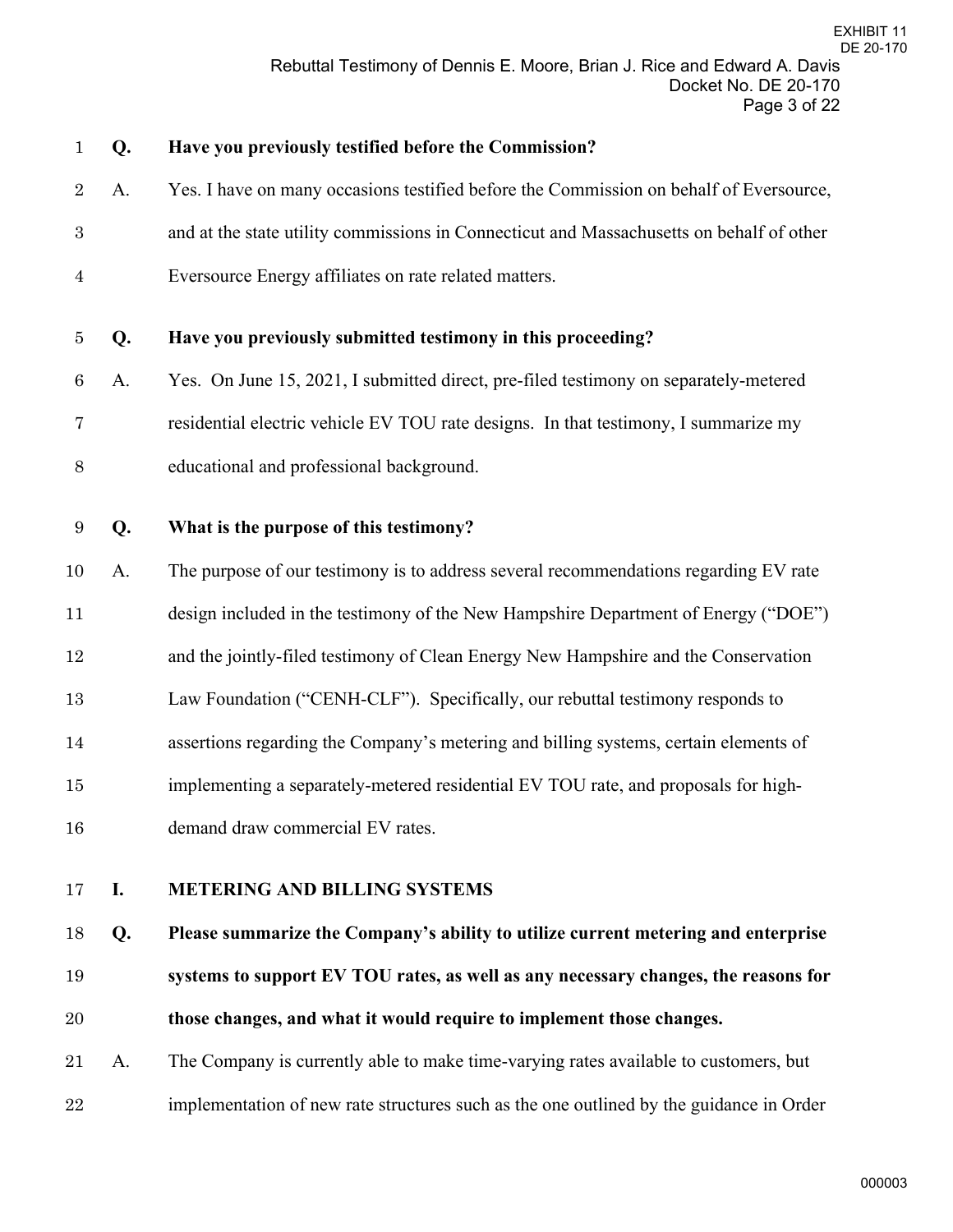| $\mathbf{1}$     |    | No. 26,394, or those suggested in DOE's testimony, will require costly updates to          |
|------------------|----|--------------------------------------------------------------------------------------------|
| $\overline{2}$   |    | enterprise systems, as there are a number of technical differences between current         |
| $\boldsymbol{3}$ |    | enterprise system design and what is required to provide the rate design proposals at      |
| $\overline{4}$   |    | issue. Eversource expects that it could reasonably install interval meters with cellular   |
| $\bf 5$          |    | communications capability in order to measure and retrieve data necessary to bill a three- |
| $\,6\,$          |    | period rate consistent with the rate design guidance provided by the Commission in Order   |
| 7                |    | No. 26,394. However, the Company would need to undertake updates to its meter data         |
| 8                |    | management system, billing system and other back-office systems which were not             |
| $\boldsymbol{9}$ |    | originally designed to support multi-period, seasonal TOU rates as outlined in Order No.   |
| 10               |    | 26,394 and DOE's testimony. As discussed in our original testimony, given that the         |
| 11               |    | three-period TOU structure outlined by the Commission is substantially different from      |
| 12               |    | any rate currently offered by the Company, the system changes would be relatively          |
| 13               |    | extensive, requiring expenditures of up to \$9 million to complete, and would require a    |
| 14               |    | level of effort of many months.                                                            |
| $15\,$           |    |                                                                                            |
| 16               | Q. | Please summarize recommendations of DOE and ChargePoint regarding the                      |
| $\sim$ $\sim$    |    |                                                                                            |

**Company's metering and enterprise systems?**

 A. DOE has acknowledged the technological, logistical and cost challenges a three-period rate presents, and therefore has based the rate design recommendations in their testimony on an assumption that the Company would be able to more readily implement two-period [1](#page-3-0) rate structures<sup>1</sup>. This assumption by DOE was based on the observation that other Eversource affiliates presently offer rates with peak and off-peak differentiation of

<span id="page-3-0"></span>Direct Testimony of Sanem Sergici at Bates 16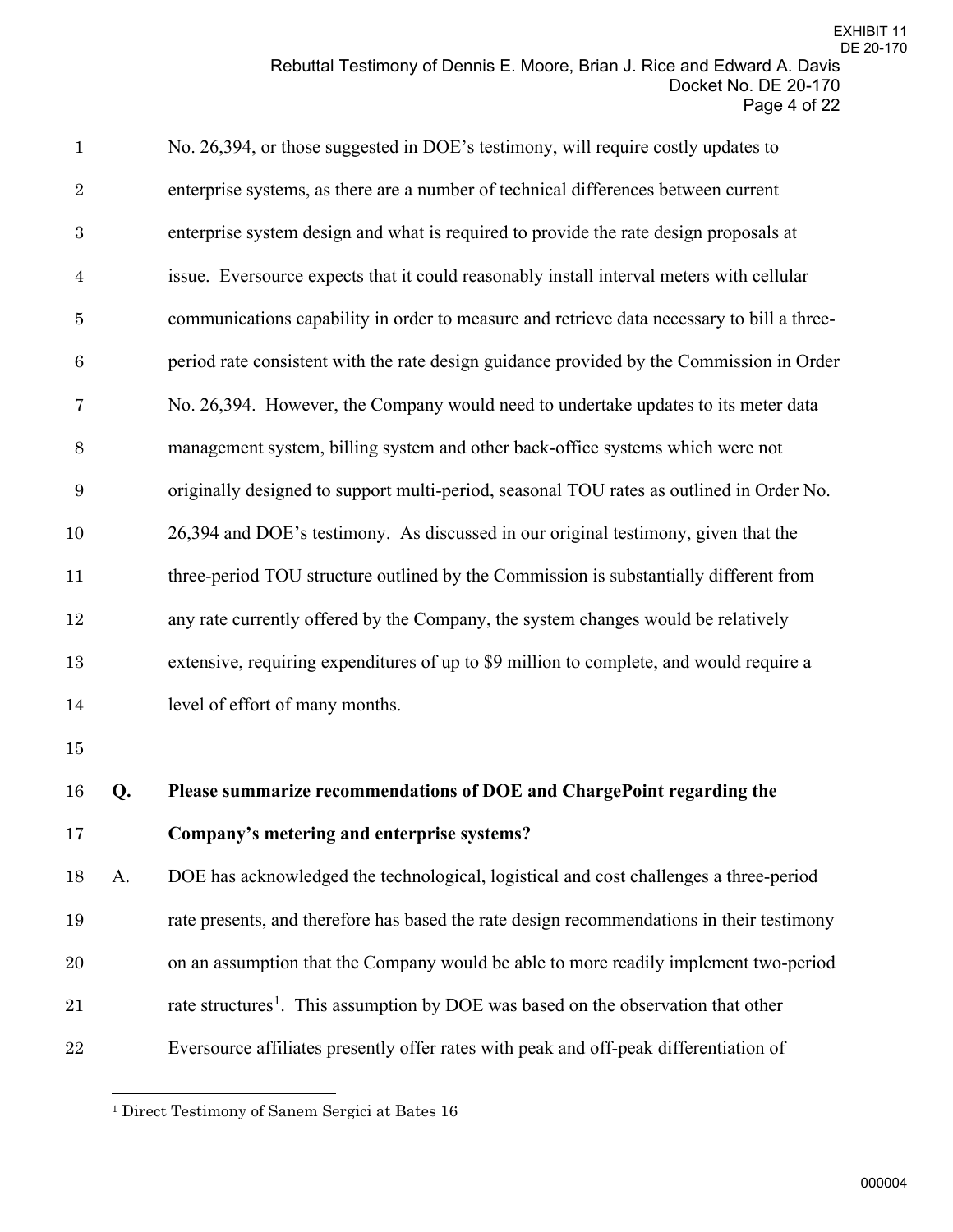| $\mathbf{1}$   |    | certain rate components. ChargePoint similarly recognizes that Eversource's current          |
|----------------|----|----------------------------------------------------------------------------------------------|
| $\overline{2}$ |    | billing and other enterprise systems may complicate near-term implementation of a three-     |
| $\sqrt{3}$     |    | period EV TOU rate. ChargePoint responded positively to Eversource's expectations that       |
| $\overline{4}$ |    | there will be future opportunities to offer a larger variety of rate options to EV customers |
| $\bf 5$        |    | as a result of more comprehensive updates to the Company's enterprise billing and data       |
| $\,6\,$        |    | management systems <sup>2</sup> . Eversource appreciates that both DOE and ChargePoint are   |
| $\overline{7}$ |    | sensitive to the technological and cost considerations associated with implementation of     |
| 8              |    | new rate structures and agree that consideration of other approaches is appropriate for      |
| $9\,$          |    | accomplishing the same ends without incurring such costs. However, there will be             |
| 10             |    | implementation costs with any new rate offering, particularly time-varying rates. In         |
| 11             |    | response to DOE's suggested rate design offerings presented in testimony, the Company        |
| 12             |    | discusses the anticipated costs of offering new two-period rate options to New Hampshire     |
| 13             |    | EV customers later in this testimony.                                                        |
| 14             |    |                                                                                              |
| 15             | Q. | Please discuss the implications of certain recommendations of CENH-CLF                       |
| 16             |    | regarding the Company's metering and enterprise systems.                                     |
| 17             | A. | The testimony of CENH-CLF contains several assertions which do not reflect an accurate       |
| 18             |    | understanding of the Company's metering and enterprise systems and which are                 |

- important to correct, as they have cost and implementation implications that could have
- ramifications to customer bills. In his testimony, Mr. Villareal represents that
- Eversource's current meters are not capable of collecting interval data and that
- <span id="page-4-0"></span>Eversource may not have the communications capability or interoperable systems

Direct Testimony of Matthew Deal at 18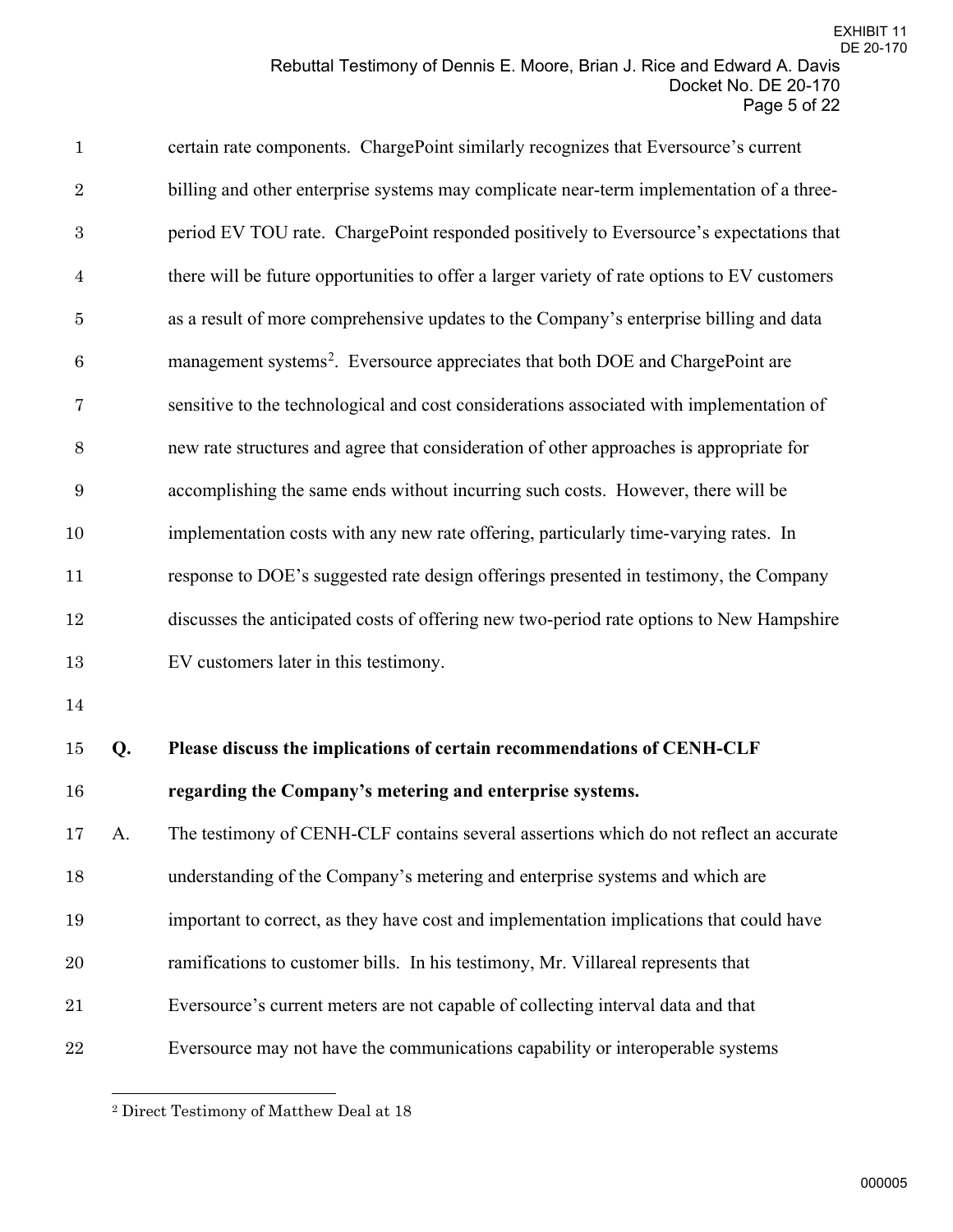| $\mathbf{1}$   |    | necessary to collect and use interval data <sup>3</sup> . However, Eversource explained in response |
|----------------|----|-----------------------------------------------------------------------------------------------------|
| $\sqrt{2}$     |    | to DOE 4-005 that it currently procures Hubble (Aclara) KV2c and Honeywell Alpha A3                 |
| $\sqrt{3}$     |    | meters which have the necessary interval data capabilities required for a TOU rate                  |
| $\overline{4}$ |    | offering, and the Company likewise has the ability to read interval meters using MV90xi             |
| $\bf 5$        |    | and a cellular communication network. CENH-CLF recommends the Commission require                    |
| 6              |    | the Company to pay for "metering upgrade costs" <sup>4</sup> but the Company has not identified     |
| $\overline{7}$ |    | significant metering upgrade costs, and those meter costs that are proposed have been               |
| $8\,$          |    | generally accounted for in the design of the rate. The majority of costs Eversource                 |
| 9              |    | expects to incur to launch a three-period TOU rate, which totals the previously-                    |
| 10             |    | referenced \$9 million, are not metering upgrade costs. They are costs associated with the          |
| 11             |    | work to program new configurations and processes in the Company's enterprise systems                |
| 12             |    | necessary to support a new rate structure that has more components than any other rate              |
| 13             |    | the Company currently offers.                                                                       |
| 14             |    |                                                                                                     |
| $15\,$         | Q. | Please describe in further detail the changes to enterprise systems necessary for the               |
| 16             |    | implementation of new three-period EV TOU rates?                                                    |
| 17             | A. | The Company estimated the scope of changes to enterprise systems based on high-level                |
| 18             |    | business requirements for offering a three-period EV TOU rate to residential customers.             |
| 19             |    | The project scope was summarized in the Company's response to DOE 2-019 and                         |

includes:

<span id="page-5-0"></span>Direct Testimony of Christopher R. Villarreal at 25 and 27

<span id="page-5-1"></span>*Ibid at 28*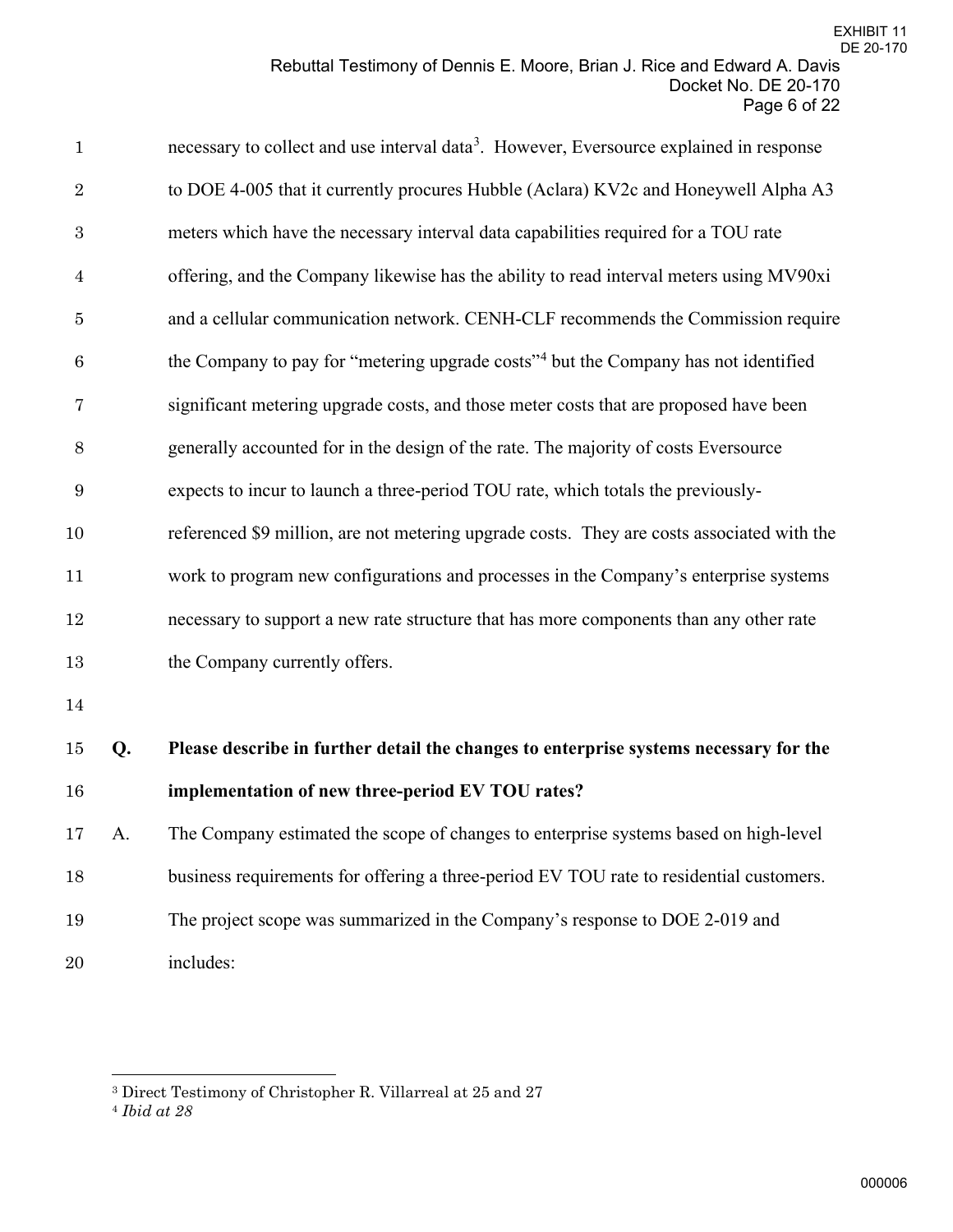| $\mathbf{1}$   |    | Updates to the Company's meter data management system (MV90xi) necessary to                    |
|----------------|----|------------------------------------------------------------------------------------------------|
| $\sqrt{2}$     |    | generate a billing determinant file for a new three-period EV TOU rate.                        |
| 3              |    | Numerous updates to utilize Meter Bill Tracker for multi-period data transfer with             |
| $\overline{4}$ |    | the Company's C2 billing system, the system used for residential and small                     |
| 5              |    | business customers.                                                                            |
| 6              |    | Creation of new meter and usage configurations, service plans, and changes to bill             |
| 7              |    | file in C2 to support printing bills with the new rate structure.                              |
| 8              |    | Modification of the EDI files sent to competitive suppliers to include three-part<br>$\bullet$ |
| 9              |    | usage.                                                                                         |
| 10             |    | These updates and related elements of the project scope to make a three-period                 |
| 11             |    | separately-metered EV TOU rate available to customers are considerably complex and             |
| 12             |    | labor-intensive, and constitute a majority of the estimated \$9 million in costs.              |
| 13             |    |                                                                                                |
| 14             | Q. | Why are the Company's enterprise systems not already designed to support three-                |
| 15             |    | period TOU rates or other advanced structures?                                                 |
| 16             | A. | The Company's current enterprise systems have been developed to meet the needs of              |
| $17\,$         |    | customers while also minimizing costs ultimately passed on to customers. Eversource            |
| 18             |    | has sought to prudently manage enterprise IT costs by utilizing industry-standard              |
| 19             |    | solutions and maximizing the use of current systems to defer more significant enterprise       |
| 20             |    | IT investments. Eversource has effectively utilized the current C2 system to serve             |
| 21             |    | customers since 2007 and been able to defer investments to replace other systems for           |
| $\bf{22}$      |    | longer periods. Customer interest in more sophisticated rate options has historically been     |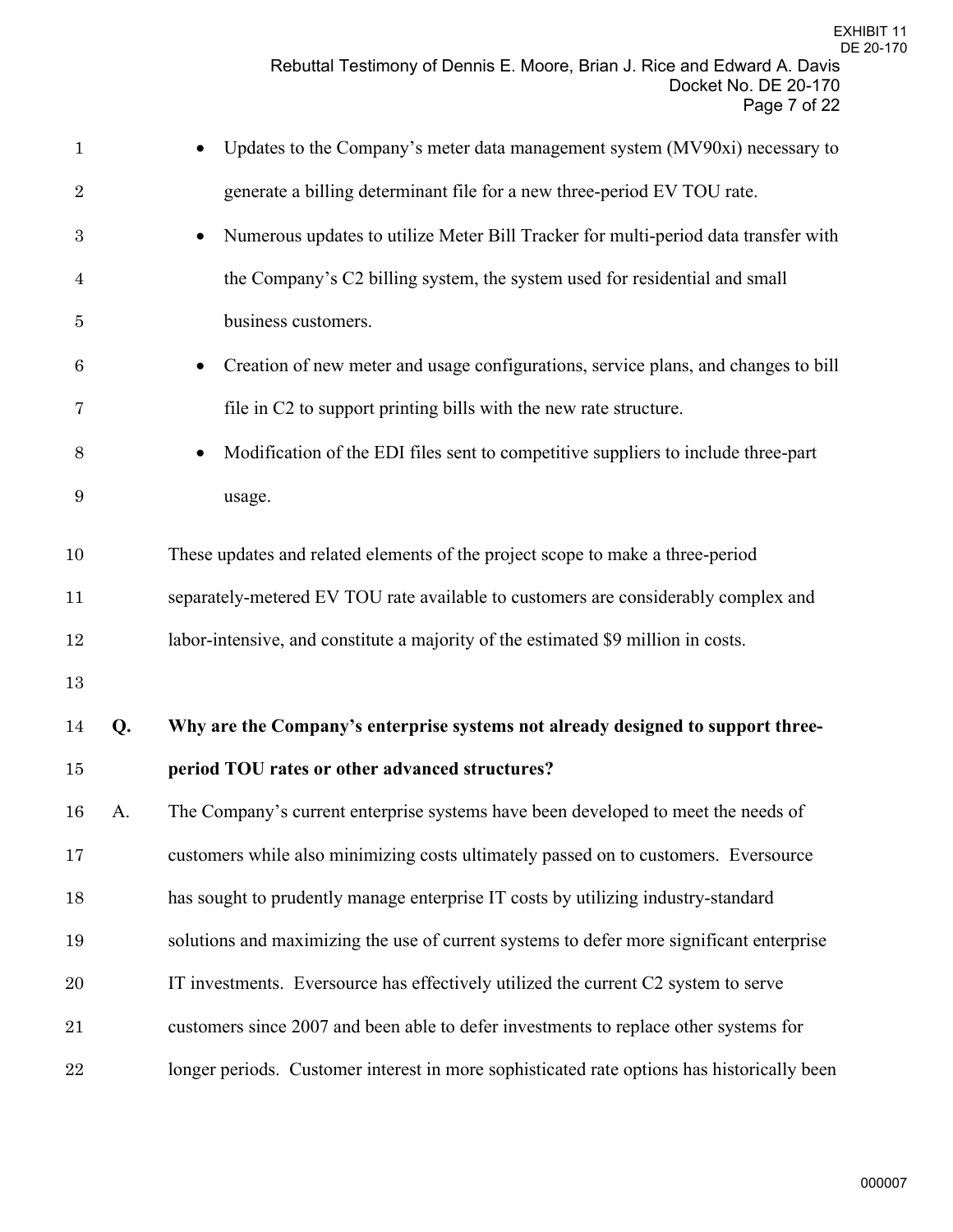| $\mathbf{1}$     |    | limited. The Company currently offers a residential time-varying rate (R-OTOD) that         |
|------------------|----|---------------------------------------------------------------------------------------------|
| $\sqrt{2}$       |    | only has approximately 43 customers enrolled and Eversource affiliates have historically    |
| $\boldsymbol{3}$ |    | observed similar low interest by customers in optional TOU rates. While Eversource          |
| $\overline{4}$   |    | expects the general trend of deploying and piloting new rate designs to continue to         |
| $\bf 5$          |    | progress among utilities, non time-varying rate structures such as those offered by the     |
| $\,6$            |    | Company have been and are still today most prevalent in the industry. As a result, many     |
| 7                |    | of the utility enterprise solutions previously purchased or licensed by the Company, and    |
| $8\,$            |    | which still support customer service, have not included the functionality to support        |
| 9                |    | advanced rate structures without additional modification.                                   |
| 10               |    |                                                                                             |
| 11               | Q. | Are future enterprise IT initiatives expected to expand opportunities to offer new          |
| $12\,$           |    | and advanced rate options?                                                                  |
| 13               | A. | Yes. Consistent with the directives of the respective state agencies throughout all service |
| 14               |    | territories, Eversource Energy anticipates undertaking enterprise IT initiatives in the     |
| $15\,$           |    | coming years that are expected to expand opportunities to serve customers in an             |
| 16               |    | increasingly sophisticated energy marketplace and meet the evolving energy needs of the     |
| 17               |    | New England region. Eversource Energy affiliates have filed proposals for                   |
| 18               |    | comprehensive, customer-focused initiatives to deploy advanced metering in                  |
| 19               |    | Massachusetts and Connecticut, and the Company is assessing the feasibility of              |
| 20               |    | deploying advanced metering in New Hampshire pursuant the Settlement Agreement on           |
| 21               |    | Permanent Distribution Rates approved by the Commission in Docket No. DE 19-057. In         |
| 22               |    | addition to investments in metering and communications infrastructure, advanced             |
| 23               |    | metering initiatives are planned to include launch of a new enterprise Customer             |
|                  |    |                                                                                             |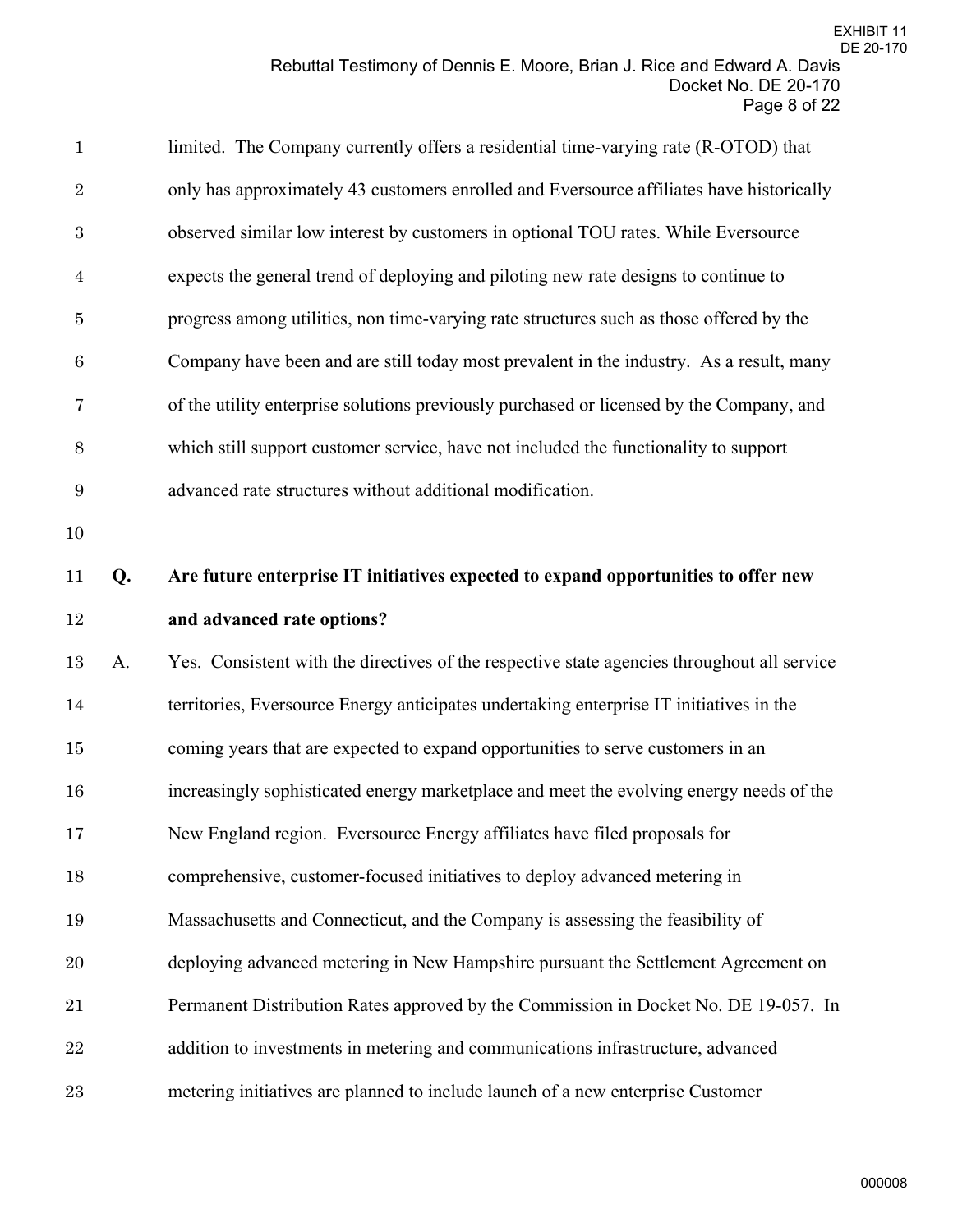| $\mathbf{1}$   |    | Information System (CIS) that, when complete, is expected to better enable new rate      |
|----------------|----|------------------------------------------------------------------------------------------|
| $\overline{2}$ |    | design options as compared to current systems. It is important for these enterprise IT   |
| $\sqrt{3}$     |    | initiatives to be strategically planned, approved by regulators and prudently managed to |
| $\overline{4}$ |    | ensure the Company can update enterprise systems at the lowest possible cost while also  |
| $\bf 5$        |    | maximizing efficiencies with operational improvements and expansion of customer          |
| $\,6$          |    | options.                                                                                 |
| 7              |    |                                                                                          |
| $8\,$          |    | Eversource believes that the best outcomes for customers will result from this           |
| $9\,$          |    | comprehensive approach to enterprise system upgrades that advance regulatory and         |
| 10             |    | policy objectives while delivering a broader range of customer and operational benefits. |
| 11             |    | This approach to enterprise IT management stands in contrast to implementing new         |
| $12\,$         |    | separately-metered EV TOU rates in the near-term. Implementing new EV TOU rates          |
| 13             |    | outside the context of larger enterprise system upgrades would serve a narrow purpose    |
| $14\,$         |    | while incurring avoidable and possibly unnecessary costs. Investments incurred to        |
| $15\,$         |    | implement either the three-period EV TOU rate or the alternatives presented in DOE's     |
| 16             |    | testimony will currently only serve a limited number of customers and are also likely to |
| 17             |    | be substantially abandoned upon deployment of new enterprise systems as either           |
| 18             |    | redundant or obsolete.                                                                   |
| 19             |    |                                                                                          |
| 20             | Q. | Is there a near-term solution for offering EV TOU rates to customers at a lower          |
| 21             |    | cost?                                                                                    |
| 22             | A. | Potentially. Eversource Energy affiliates utilize some of the same enterprise systems to |
|                |    |                                                                                          |

offer rates with more basic TOU structures for limited rate components. The Company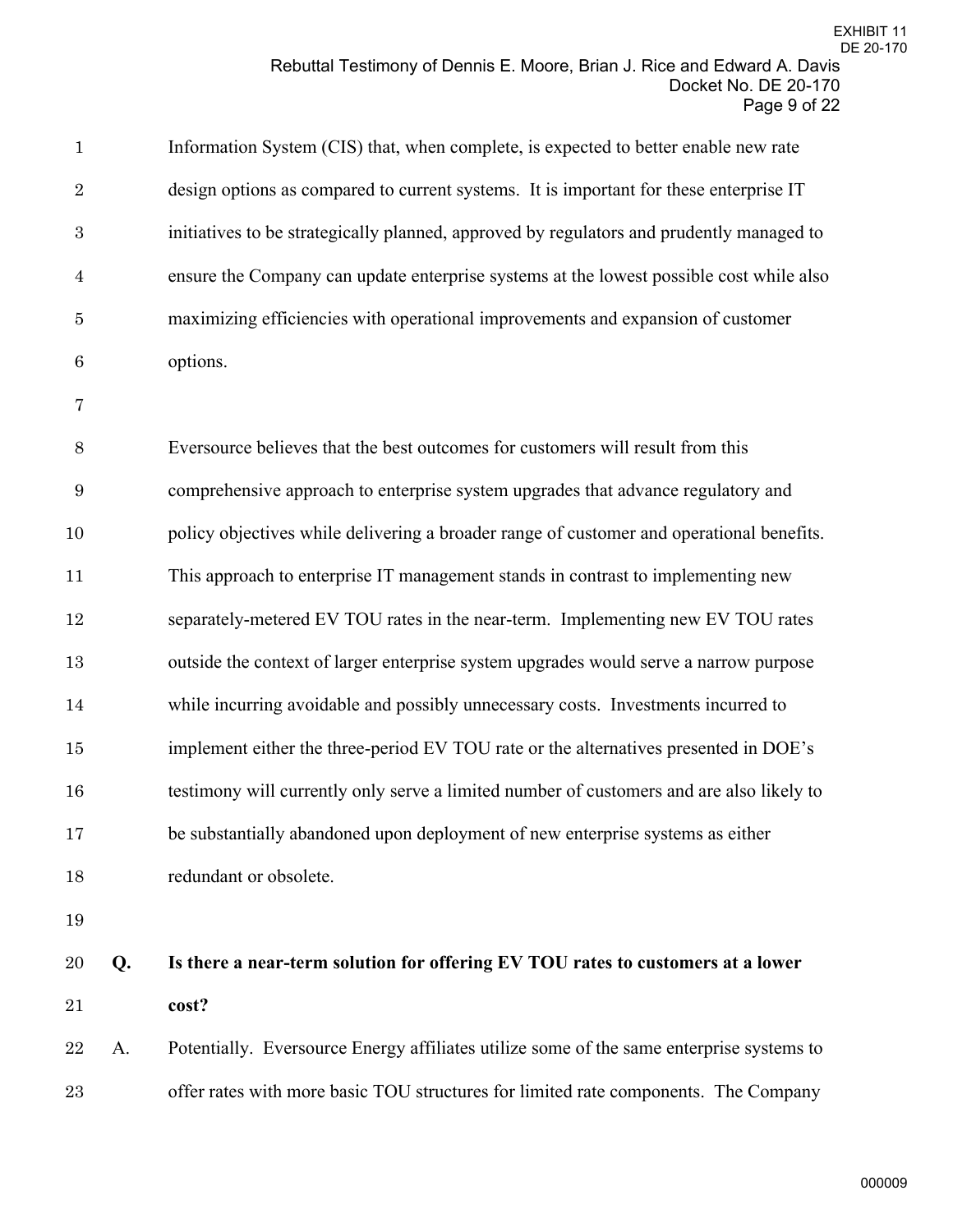| $\mathbf{1}$   |    | also offers a Residential Time-of-Day rate for which it has proposed changes, such as a           |
|----------------|----|---------------------------------------------------------------------------------------------------|
| $\,2$          |    | reduced peak period, currently under review in Docket No. DE 21-119 that may be able              |
| $\,3$          |    | to serve as a form of transition rate for EV customers. <sup>5</sup> It would be possible for the |
| $\overline{4}$ |    | Company to better utilize existing system capabilities if it were to offer an EV TOU rate         |
| $\bf 5$        |    | that mirrored these existing offerings by utilizing the same time periods and providing           |
| $\,6$          |    | time-differentiated pricing limited to the same rate components as other rate options             |
| 7              |    | currently supported by enterprise systems. Currently applicable TOU rate plans                    |
| $8\,$          |    | supported by Eversource Energy and its affiliates include only peak and off-peak pricing          |
| 9              |    | for some, but not all, components of service (e.g. distribution, transmission, supply).           |
| 10             |    | Current rate plans that provide TOU pricing for supply costs are also limited to customers        |
| 11             |    | taking default energy service from the utility. Competitive suppliers that bill customers         |
| 12             |    | directly on a pass-through basis may offer TOU pricing under any terms to which                   |
| 13             |    | customers agree, but Eversource systems do not support complete billing of TOU rates on           |
| 14             |    | behalf of competitive suppliers or community aggregations.                                        |
| 15             |    |                                                                                                   |
| 16             | Q. | What's the estimated cost of implementing a separately-metered EV TOU rate that                   |
| 17             |    | mirrors existing Eversource Energy rate structures?                                               |
| 18             | A. | An EV TOU rate which is a direct copy of other current rate offerings would require               |
| 19             |    | much more limited updates to enterprise systems, and therefore result in lower costs and          |
| $20\,$         |    | level of effort to implement. Eversource estimates that an EV TOU rate modeled on Rate            |
| 21             |    | 7 of The Connecticut Light & Power Company could be implemented with system                       |

<span id="page-9-0"></span> Testimony and attachments of E. Davis can be found on the Docket No. DE 21-119 webpage: <https://www.puc.nh.gov/Regulatory/Docketbk/2021/21-119.html>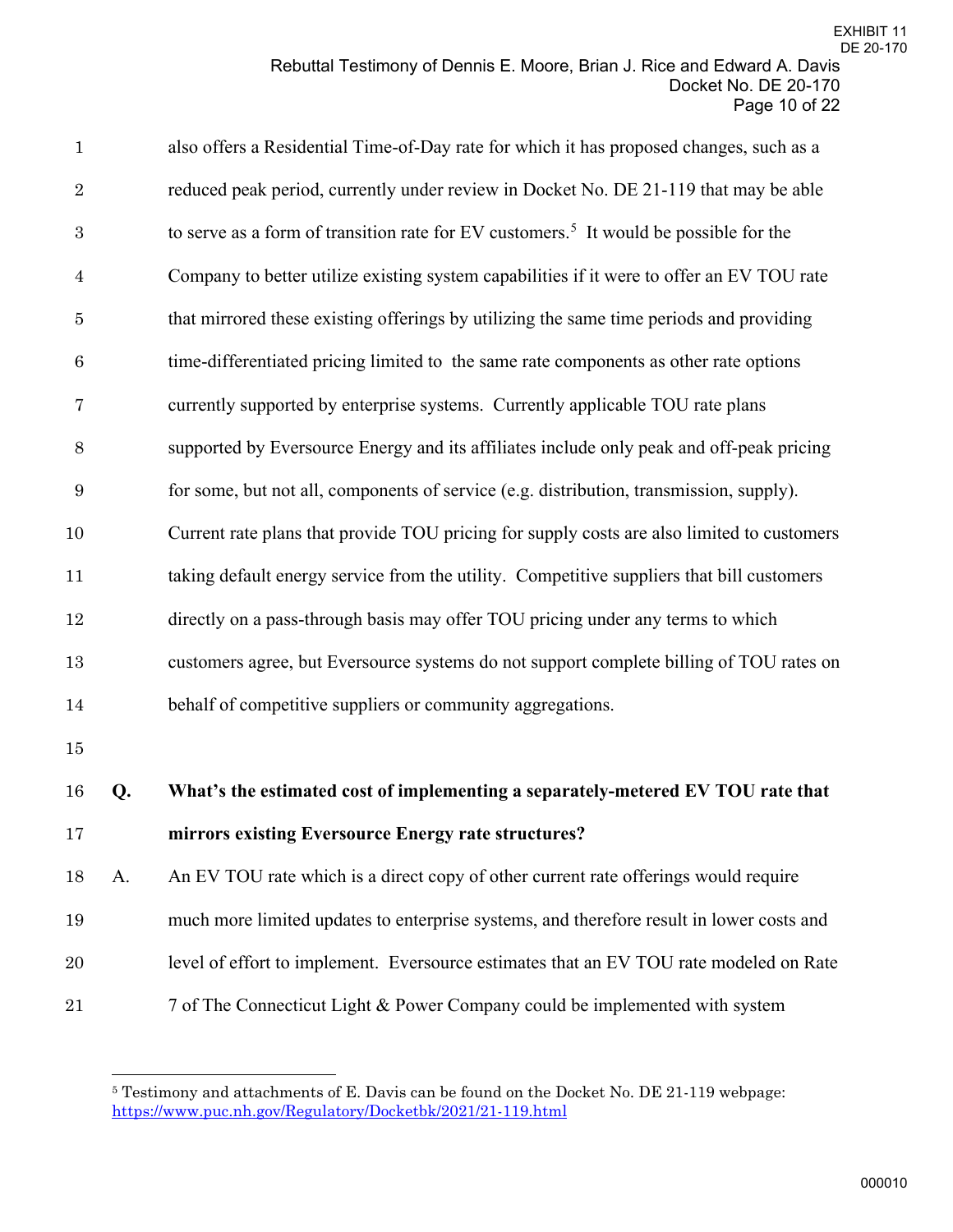| $\mathbf{1}$   |    | changes estimated to cost an order of magnitude less to complete compared with a three-       |
|----------------|----|-----------------------------------------------------------------------------------------------|
| $\sqrt{2}$     |    | period EV TOU rate. Such a rate would offer peak and off-peak pricing for supply and          |
| $\sqrt{3}$     |    | transmission. Distribution rates are not time differentiated under Rate 7. To the extent      |
| $\overline{4}$ |    | that Eversource's two-period residential TOU rate could be adopted, peak and off-peak         |
| 5              |    | pricing would be available only for transmission and distribution.                            |
| $\,6\,$        |    |                                                                                               |
| 7              | Q. | Does the Company recommend developing the simplified EV TOU rates described                   |
| $8\,$          |    | above for near-term implementation?                                                           |
| 9              | A. | Not at this time. If the Commission finds that immediate availability of separately-metered   |
| 10             |    | EV TOU rates is a priority that merits specific ratepayer-funded utility expenditures and     |
| 11             |    | directs the Company to do so, Eversource would of course take necessary steps to make         |
| $12\,$         |    | these simplified EV TOU rate options available to customers. However, the Company             |
| 13             |    | projects at this time that individual customer savings realized under a separately-metered    |
| 14             |    | residential EV TOU rate may be minimal and insufficient to generate even modest               |
| $15\,$         |    | enrollment or motivate customer behavior. As shown in Exhibit EAD-3 of the Company's          |
| 16             |    | original filing, providing residential customers an opportunity to charge an EV at lower off- |
| 17             |    | peak rates under the proposed three-period EV TOU rate would only position them to save       |
| 18             |    | an average of \$0.31 per month, based on 260 kWh of usage per month. With the time and        |
| 19             |    | expense required to enroll in a separate EV-only service offsetting already minimal           |
| 20             |    | savings, it's likely many will decline to make such an investment without a true incentive    |
| 21             |    | to do so. Eversource notes that while Liberty Utilities has made an existing TOU rate         |
| 22             |    | structure available for separately-metered EV charging, it has not reported or projected any  |
|                |    |                                                                                               |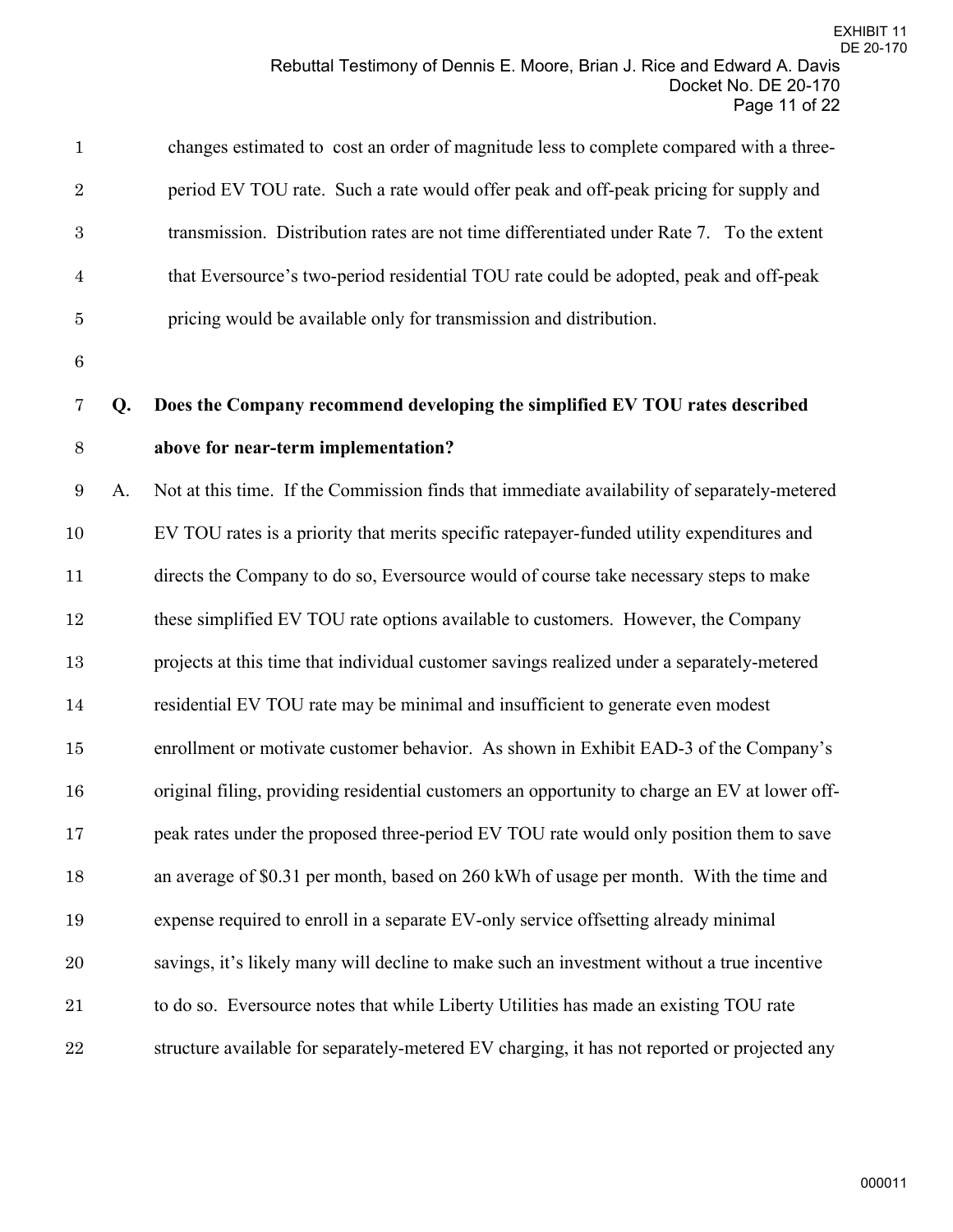| $\mathbf{1}$  | sales from customers enrolled in the rate <sup>6</sup> . The Company has not estimated the level of |
|---------------|-----------------------------------------------------------------------------------------------------|
| $2^{\circ}$   | savings that may be achievable under the modified and simplified EV TOU rate structures             |
| $\mathcal{S}$ | described above, but estimates net savings would be comparably low.                                 |

Eversource continues to believe that an EV managed charging program, as proposed in the Company's original filing, is a much more motivating and customer accessible option that can be made available in the near-term at lower cost than most EV TOU rate options, and would likely result in better achievement of EV policy goals of modifying customer charging behavior to reduce peak demand and lessening the burden on the electrical grid. The Company also notes that this direction is consistent with approaches presently being 11 taken to serve EV customers elsewhere in New England. The Connecticut Public Utilities Regulatory Authority recently concluded that utilities in Connecticut should not be required to develop EV-only TOU rates for residential customers at this time, but rather directed 14 utilities to administer managed charging programs for residential customers<sup>[7](#page-11-1)</sup>. The Massachusetts Department of Public Utilities has similarly concluded that it is premature to consider EV TOU rate proposals prior to deployment of new enterprise systems, but that it remains important that EV customers are provided with appropriate price signals through [8](#page-11-2) load management incentive programs<sup>8</sup>.

<span id="page-11-0"></span>Liberty Utilities response to DOE 2-2

<span id="page-11-1"></span>Final Decision, Docket No. 17-12-03RE04, July 14, 2021 at 18-19

<span id="page-11-2"></span>DPU-20-69-A at 44 and 47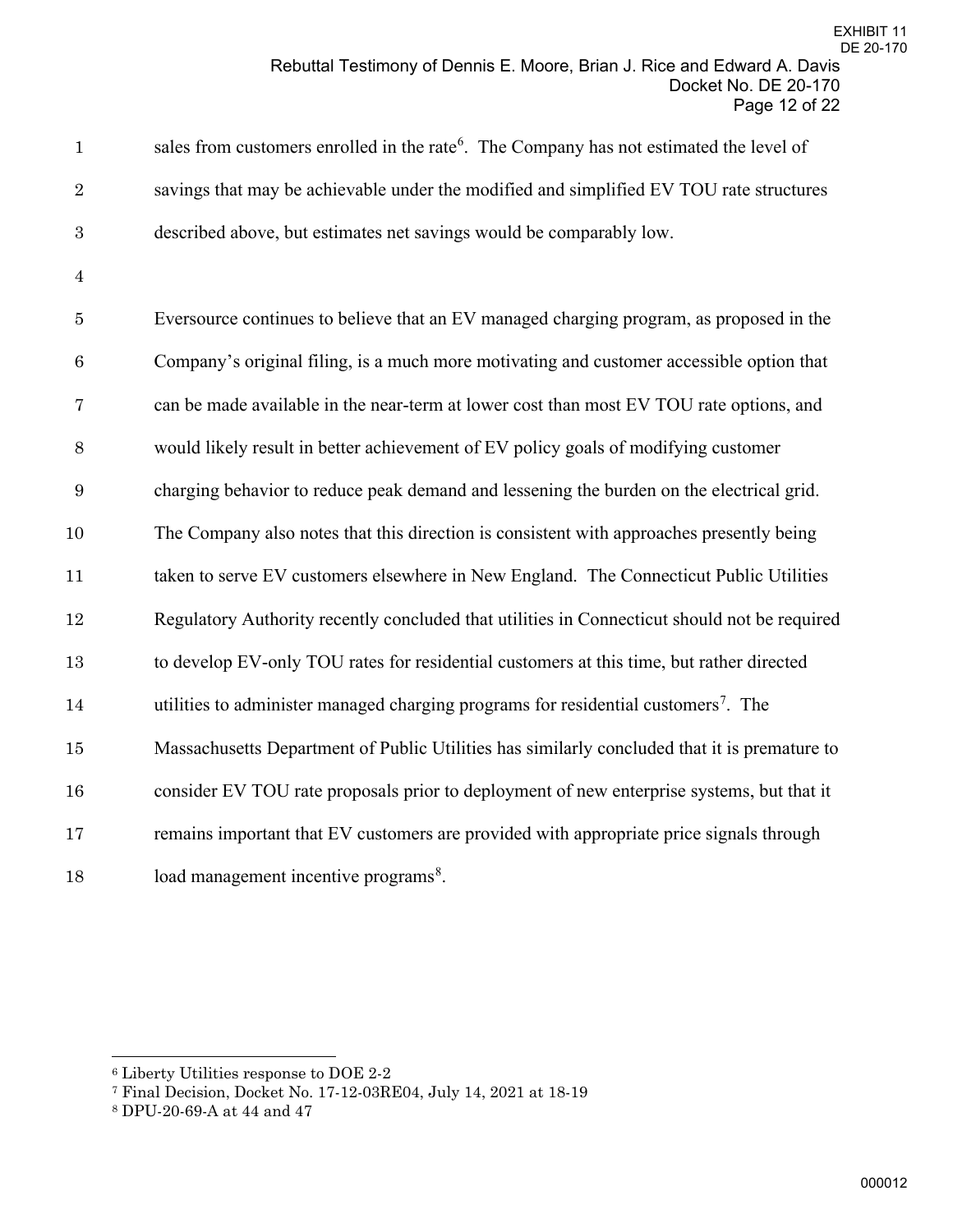# **II. HIGH-DEMAND DRAW EV CHARGING RATE DESIGN**

# **Q. Please explain the steps the Company has taken develop and propose rate options**

# **for high-demand draw EV charging.**

A. Eversource designed a rate option for high-demand draw, commercial EV charging

without demand charges pursuant to the Settlement Agreement on Permanent

Distribution Rates ("the Settlement Agreement") approved by the Commission in Docket

No. DE 19-057. The terms of the Settlement Agreement required the Company to file a

proposed alternative to demand charges for EV charging rates in Docket No. DE 19-057.

The Company made this required filing on April 15, 2021 and the Commission

subsequently opened Docket No. 21-078 for review of the Company's proposed demand

charge alternative EV charging rate and accompanying EV make-ready infrastructure

proposal, and further ordered that those two proposals remain together in Docket No. DE

21-078 for separate consideration from the proposals at issue in this docket.

 To help determine the design of the demand charge alternative rate, the Company met with diverse stakeholders in advance of filing the rate, to ensure the rate satisfied the customer needs and market barriers such a rate was intended to resolve. As part of this design input process, the Company reviewed and evaluated a variety of potential rate design options which it then presented and discussed with the stakeholder groups. As explained in testimony the Company filed in support of its proposal in Docket No. DE  $-21-078<sup>9</sup>$  $-21-078<sup>9</sup>$  $-21-078<sup>9</sup>$ , the Eversource team developed its demand charge alternative with the goals of addressing recognized market entry barriers that demand charges create for the

<span id="page-12-0"></span><https://www.puc.nh.gov/Regulatory/Docketbk/2021/21-078.html>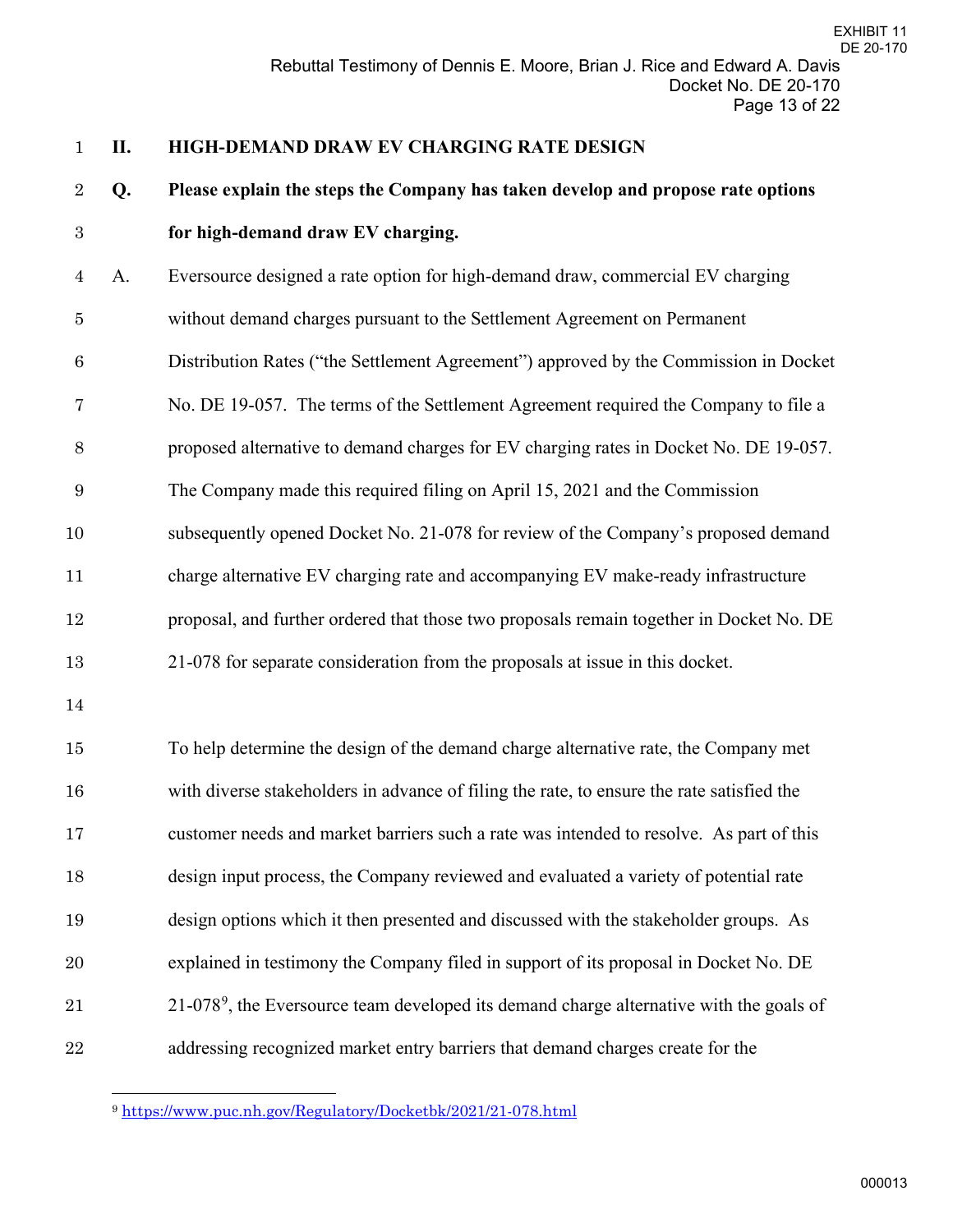| $\mathbf{1}$     |    | development of public Direct Current Fast Charging ("DCFC") infrastructure, while also              |
|------------------|----|-----------------------------------------------------------------------------------------------------|
| $\sqrt{2}$       |    | minimizing potential for cross-subsidization and assuring rate stability and simplicity, as         |
| $\boldsymbol{3}$ |    | compared with time-varying and hybrid volumetric/demand charge high-demand draw                     |
| $\overline{4}$   |    | commercial rate designs.                                                                            |
| 5                |    |                                                                                                     |
| $\,6\,$          | Q. | How do current commercial rates that include demand charges present market                          |
| 7                |    | barriers to the development of DCFC infrastructure?                                                 |
| $8\,$            | A. | Stakeholders that participated in Docket No. 19-057 and were signatories to the approved            |
| $\boldsymbol{9}$ |    | Settlement Agreement noted that DCFC stations are currently characterized by having a               |
| 10               |    | low load factor, or utilization rate, with sporadic instances of high energy use. Site hosts        |
| 11               |    | can face high demand charges due to the few peak charging sessions that occur each                  |
| 12               |    | month, but are not offset by overall utilization, as that remains low. Given the limited            |
| 13               |    | flexibility for EV charging site hosts to pass on demand charge costs to customers, this            |
| 14               |    | dynamic creates the risk of economically unsustainable losses <sup>10</sup> . The Company sought to |
| 15               |    | address the potential adverse impacts of demand charges on EV charging station cost                 |
| 16               |    | structures through an alternative rate that assesses higher volumetric rates for high-              |
| 17               |    | demand draw charging in lieu of demand charges. The result of this alternative rate                 |
| 18               |    | structure is that it allows DCFC charging customers to much more readily anticipate how             |
| 19               |    | operating costs will vary with charging activity at low levels of station utilization, and          |
| 20               |    | therefore more reliably manage the financial results of DCFC operations.                            |
| $21\,$           |    |                                                                                                     |

<span id="page-13-0"></span>Docket No. DE 19-057 Direct Testimony of Kevin Miller at 12-13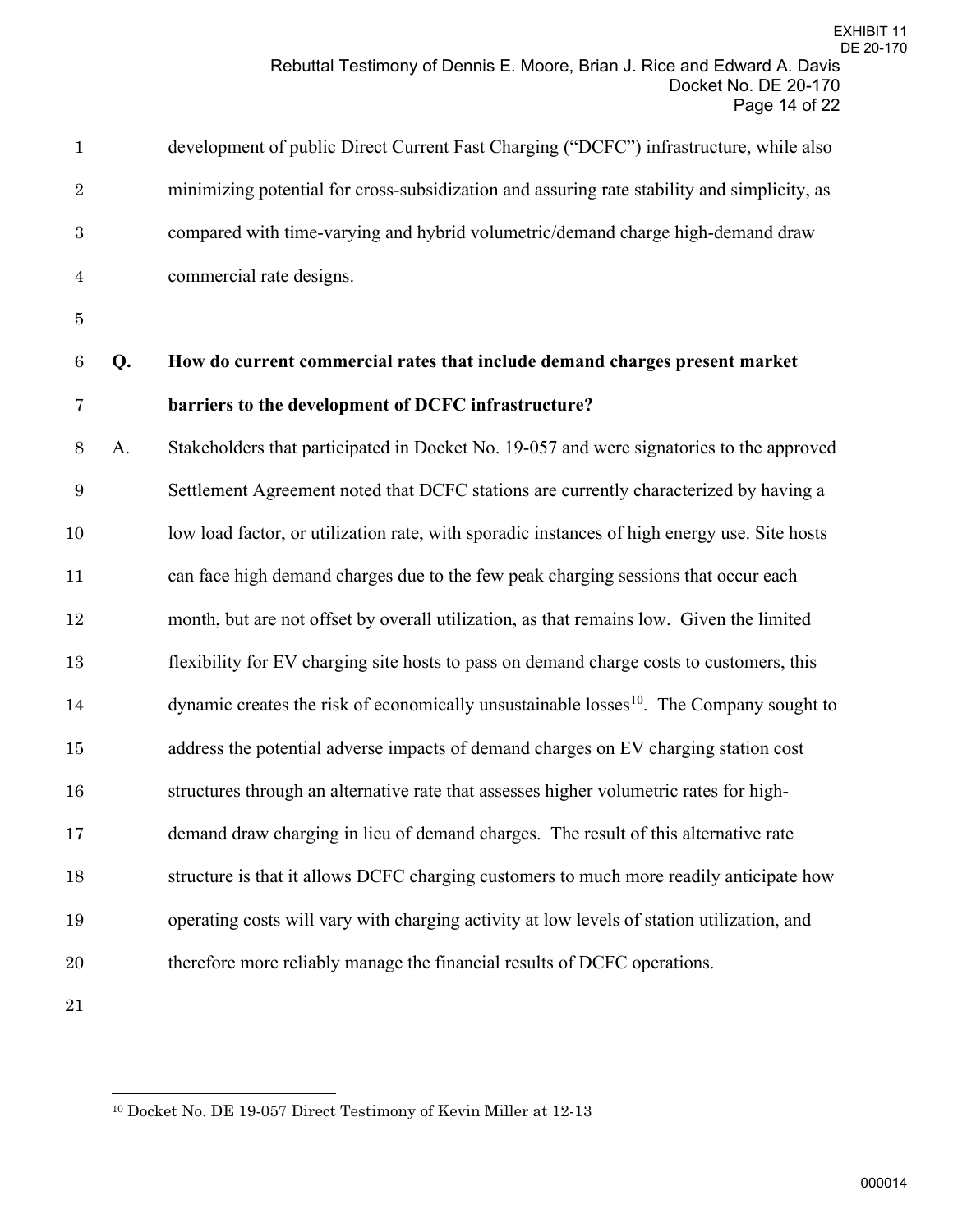# **Q. How has the Company sought to minimize the risks of costs being unfairly shifted to non-EV customers through alternative rate structures?**

A. The Company agrees it's important that any alternative rate avoid a disproportionate or persistent discount to what customers would pay under otherwise applicable rates. Providing such a degree of discount risks unfairly shifting costs to other customers if alternative rates did not result in EV charging customers paying a fair share of costs for their use of the electric power system. The Company sought to minimize this risk with the demand charge alternative under review in Docket No. DE 21-078 by accounting for the fact that high-demand draw EV charging stations are expected to have a load profile very different from other commercial customers. Using current commercial utilization rates in New Hampshire, the Company calculated alternative volumetric rates based upon a 10 percent load factor for high-demand draw EV charging customers instead of a load factor representative of non-EV commercial customers with dissimilar load profiles. This method of calculating alternative rates produces volumetric rates that are high, to offset unfair cost shifting, but more predictable and accessible than demand charges for EV charging station owners. Indeed, the Company's proposed alternative transmission and distribution rates produce a combined rate of over 29 cents/kWh, providing a stable volumetric rate that mitigates cost shifting (which further decreases as utilization levels increase) while eliminating demand charges. The Company believes the alternative rate proposed in Docket No. DE 21-078 best maximizes revenue contributed, consequently avoiding unfair cost shifting, from high-demand draw EV charging facilities at low levels of utilization (which is the current state of such facilities in New Hampshire) while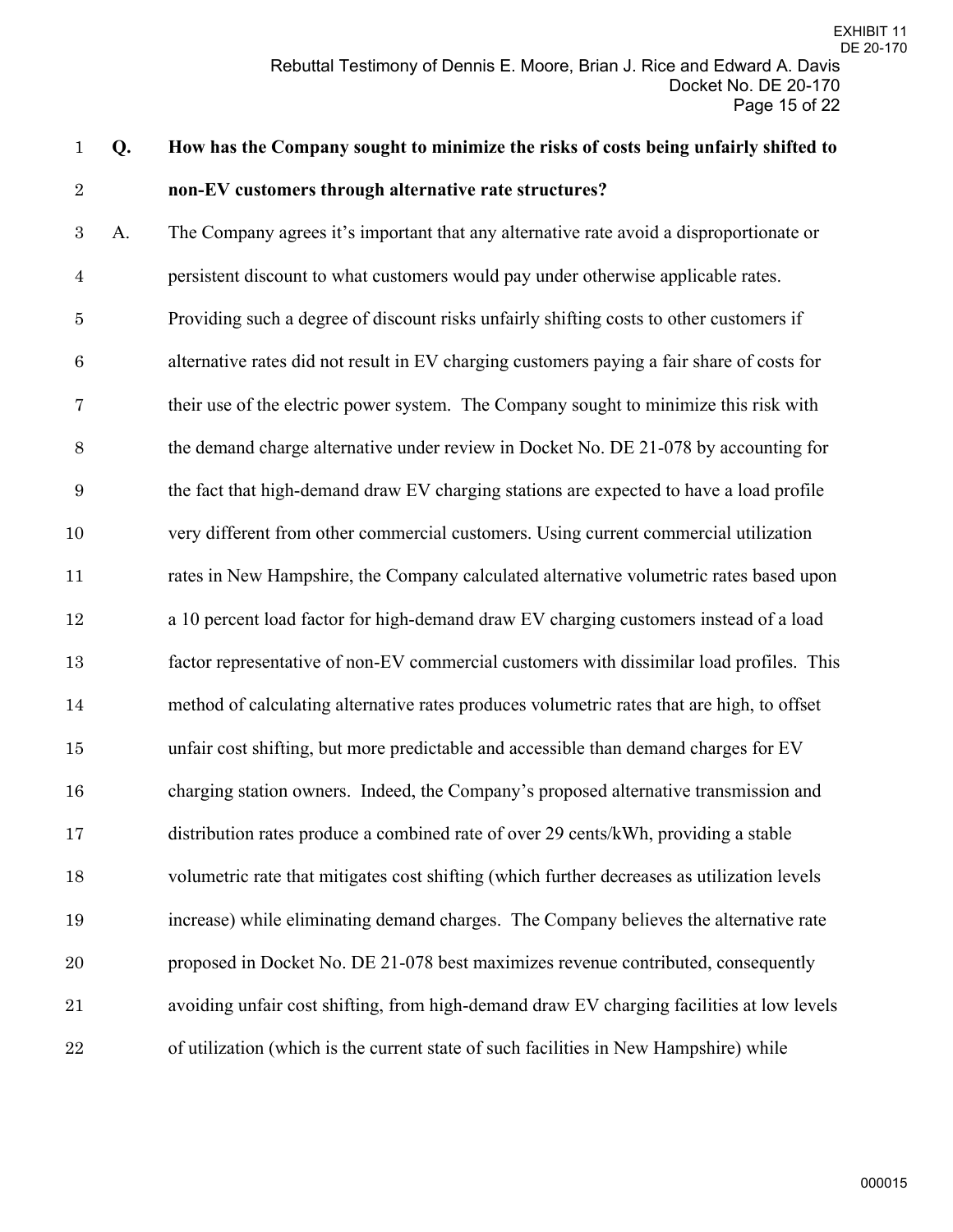mitigating this identified significant barrier to the development of public DCFC charging infrastructure.

| $\overline{4}$ | Q. | What rate design elements have been recommended in this proceeding that                                   |
|----------------|----|-----------------------------------------------------------------------------------------------------------|
| $\bf 5$        |    | Eversource should make available for high-demand draw EV charging customers?                              |
| $\,6\,$        | A. | Clean Energy New Hampshire and Conservation Law Foundation recommend the                                  |
| 7              |    | Commission issue an order stating that no demand charges be applied to EV charging for                    |
| 8              |    | at least 10 years or upon DCFC reaching a utilization factor of 30 percent across all                     |
| 9              |    | utility service territories <sup>11</sup> . ChargePoint does not propose a specific rate design for high- |
| 10             |    | demand draw applications but notes that TOU rates may not be the ideal solution for                       |
| 11             |    | public DCFC stations that are often used by EV drivers that cannot adjust their usage to                  |
| 12             |    | avoid the impact of higher priced TOU time periods <sup>12</sup> , rendering TOU price signals moot       |
| 13             |    | for this particular application. DOE has provided the most detailed high-demand draw                      |
| 14             |    | rate proposal of the parties to this docket, recommending a two-period seasonal EV TOU                    |
| 15             |    | high-demand draw rate and providing an illustrative rate included in the Testimony of                     |
| 16             |    | Sanem Sergici <sup>13</sup> .                                                                             |
| 17             |    |                                                                                                           |
| 18             |    |                                                                                                           |

<span id="page-15-0"></span><sup>&</sup>lt;sup>11</sup> Direct Testimony of Christopher Villarreal for Clean Energy New Hampshire and Conservation Law Foundation at 28

<span id="page-15-1"></span> $^{\rm 12}$  Direct Testimony of Matthew Deal at  $7$ 

<span id="page-15-2"></span>Direct Testimony of Sanem Sergici at Bates 26-29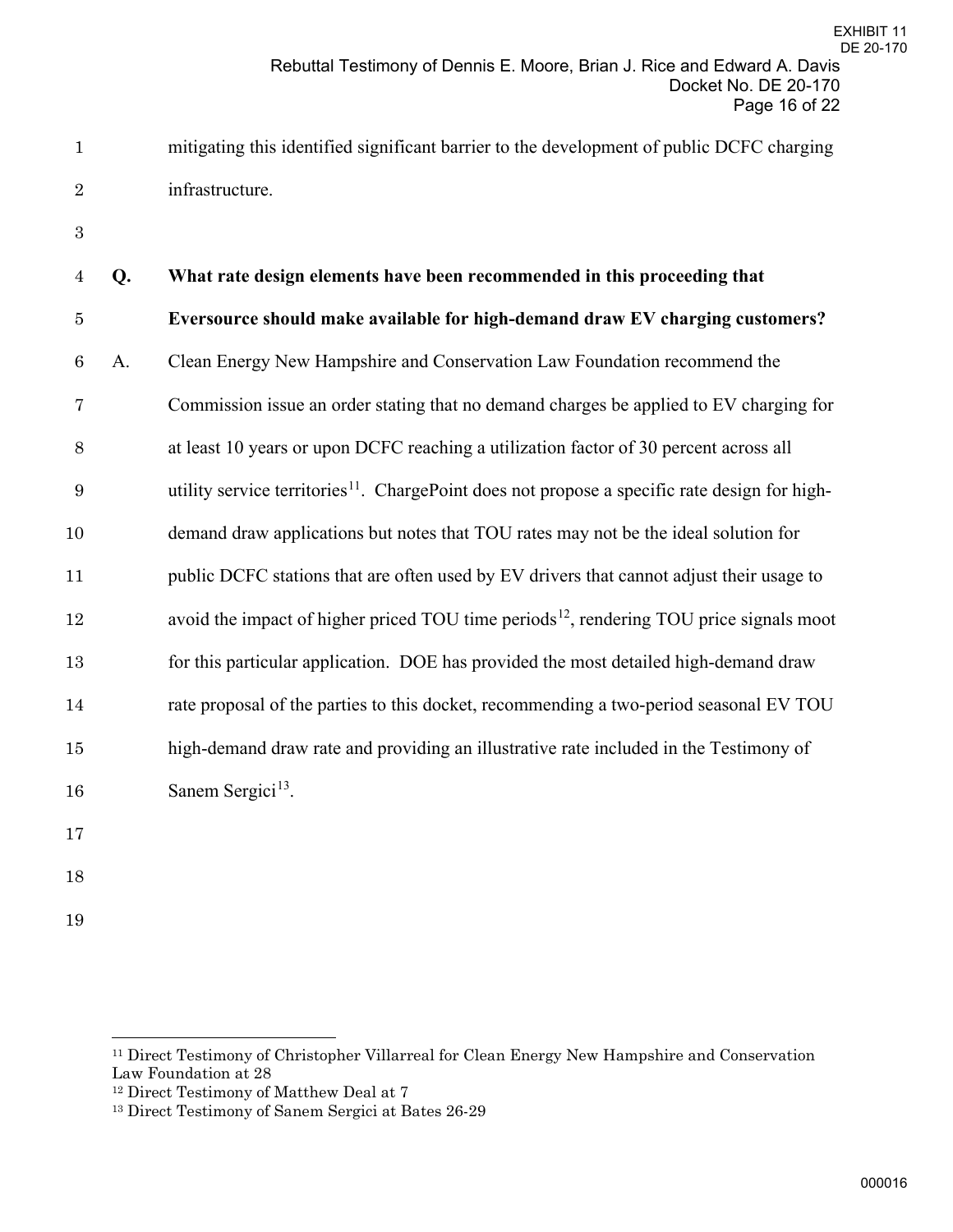| $\mathbf{1}$     | Q. | Does Eversource believe the Commission should suspend demand charges for EV                 |
|------------------|----|---------------------------------------------------------------------------------------------|
| $\sqrt{2}$       |    | charging independent of rate offerings, as suggested by CLF and CENH?                       |
| $\sqrt{3}$       | A. | No. Without also introducing alternative rate structures to offset the revenue impact of    |
| $\overline{4}$   |    | eliminating of demand charges, unfair cost shifting to other customer sectors are likely to |
| $\overline{5}$   |    | result. Eversource recognizes that the suspension of demand charges proposed by             |
| $\boldsymbol{6}$ |    | CENH-CLF reflect a view that the Commission should consider rate design as a means of       |
| 7                |    | implementing EV policy and encouraging EV adoption across New Hampshire. The                |
| $8\,$            |    | Company agrees that suspension of demand charges would eliminate a large potential          |
| $\boldsymbol{9}$ |    | barrier to the development of EV charging infrastructure and, in turn, likely help          |
| 10               |    | encourage the further adoption of EVs. However, the Company's current demand                |
| 11               |    | charges have been thoughtfully developed, reviewed and approved by the Commission as        |
| $12\,$           |    | fairly reflecting the cost of providing service to customers. Waiving such demand           |
| 13               |    | charges without introducing an alternative rate structure for EV charging stations would    |
| $14\,$           |    | risk substantially under-collecting costs from EV charging customers and shifting the       |
| $15\,$           |    | cost of supporting the electric power system to other customers. Eversource does not        |
| 16               |    | believe it is the current policy of New Hampshire to encourage EV adoption through rate     |
| 17               |    | design elements that risk shifting substantial costs to non-EV customers. This is in        |
| 18               |    | contrast to the Company's proposed demand charge alternative rate that uses higher          |
| 19               |    | volumetric rates to mitigate cost shifting risks created by eliminating demand charges.     |
| 20               | Q. | Does Eversource recommend implementation of the illustrative high-demand draw               |
| 21               |    | EV TOU rate proposed by DOE?                                                                |
| 22               | A. | No. Implementation of the illustrative high-demand draw TOU rate proposed by DOE            |

would also shift costs to non-EV customers to a greater degree than the Company's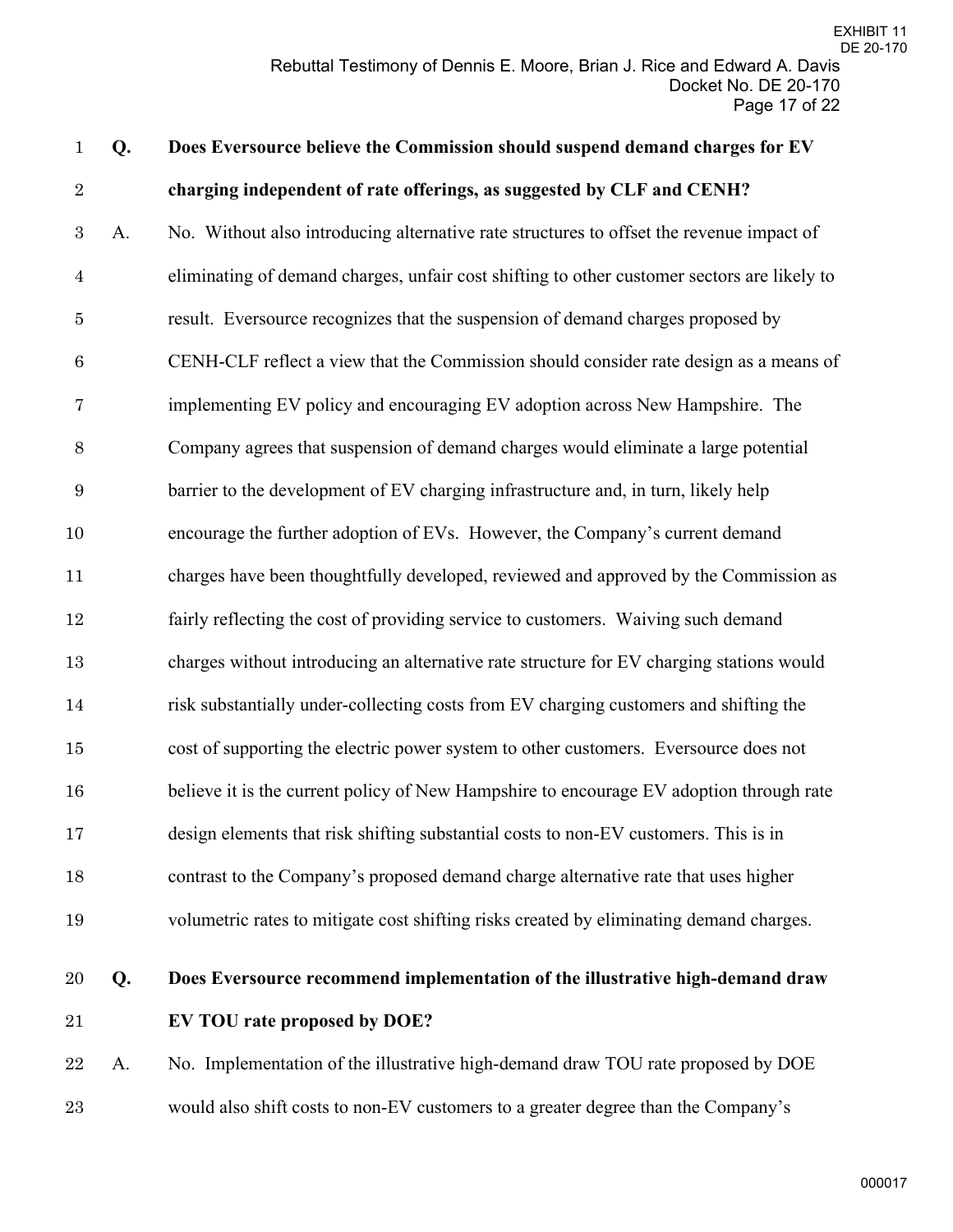| $\mathbf{1}$     |    | proposed demand charge alternative. DOE represents that subsidized rates for public            |
|------------------|----|------------------------------------------------------------------------------------------------|
| $\sqrt{2}$       |    | charging infrastructure are not warranted and believes customers on the demand charge          |
| 3                |    | alternative rate proposed by Eversource in Docket No. 21-078 would pay less than their         |
| $\overline{4}$   |    | fair share of system costs. But contrary to this assertion, DOE recommends a rate design       |
| 5                |    | that would result in EV charging station customers paying even less than they would            |
| $\boldsymbol{6}$ |    | under the demand charge alternative rate proposed by Eversource. As shown in Exhibit           |
| $\overline{7}$   |    | EAD-Rebuttal-1 the illustrative TOU rate proposed by DOE would collect, at most,               |
| 8                |    | approximately 40 percent of the distribution and transmission revenue that would be            |
| $\boldsymbol{9}$ |    | generated under the demand charge alternative proposed by the Company at lower levels          |
| 10               |    | of station utilization that are anticipated during at least initial operational periods of New |
| 11               |    | Hampshire charging stations.                                                                   |
|                  |    |                                                                                                |
| 12               |    |                                                                                                |
| 13               | Q. | Why did DOE determine that TOU rates should be set at levels which would result                |
| 14               |    | in high-demand draw EV customers paying disproportionately less for electric                   |
| 15               |    | service than other customer sectors?                                                           |
| 16               | A. | A significant driver behind the rates calculated by DOE appears to be the allocation of        |
| 17               |    | costs based upon the class-average load profile for Rate GV - the existing rate (that          |
| 18               |    | includes demand charges) that would most likely apply to high-demand draw customers.           |
| 19               |    | As previously explained by the Company, the load profile of high-demand draw DCFC              |
| 20               |    | customers is expected to be significantly different from that of the overall GV Rate class.    |
| 21               |    | This is significant because of how such a different load profile can generate revenue in       |
| 22               |    | the absence of demand charges. The load factor, or utilization level, of EV charging           |

stations is expected to be considerably lower than that of the GV rate class average,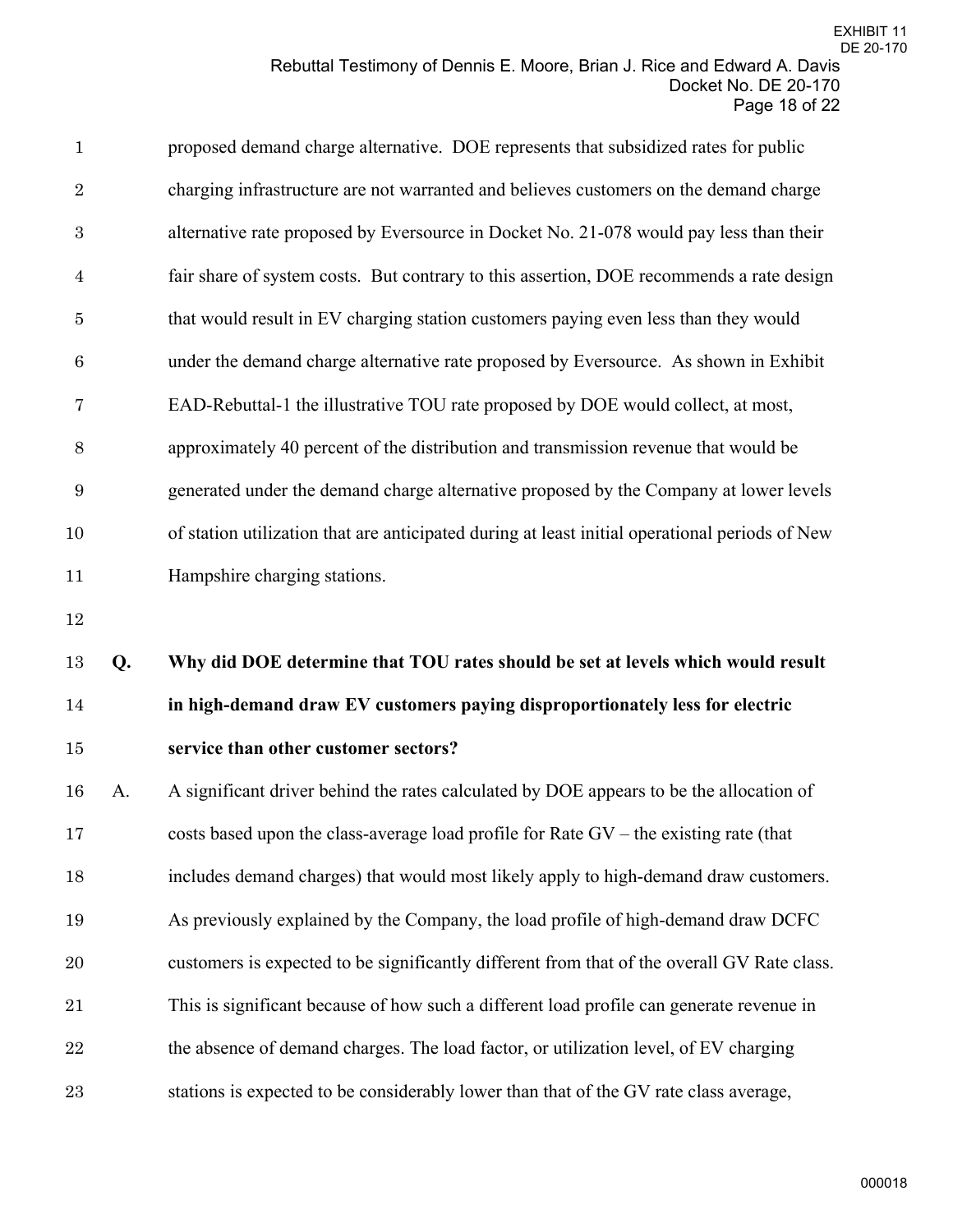| $\mathbf{1}$     | particularly in initial years of station operation, as indicated by current utilization levels |
|------------------|------------------------------------------------------------------------------------------------|
| $\overline{2}$   | of charging stations in New Hampshire. Designing a rate using the GV class-average             |
| 3                | load profile assumes that revenues currently recovered through demand-based rates              |
| $\overline{4}$   | would be recovered from a much higher volume of kWh sales under the high-demand                |
| $\overline{5}$   | draw TOU rate than would actually occur for high-demand draw EV charging customers             |
| $\boldsymbol{6}$ | in New Hampshire for the foreseeable future. The result of DOE's reliance on this              |
| 7                | premise is that their proposed TOU rate for high-demand draw customers produces lower          |
| 8                | revenues and increases the risk that EV charging customers, with much different                |
| 9                | utilization than the average rate GV customers, will contribute much less than their fair      |
| 10               | share of costs than they otherwise would under prevailing demand-charge based rates, or        |
| 11               | Eversource's proposed demand charge alternative.                                               |
|                  |                                                                                                |

# **Q. Could the TOU rate proposed by DOE be adjusted to reduce the likelihood of unfair cost shifting?**

 A. The Company does not currently have sufficient data from which a class-average EV charging load profile could be reliably produced in order to comprehensively revise the rate calculations performed by DOE's consultant to result in a high-demand draw TOU rate that would avoid unfair cost shifting. This is another reason why high-demand draw TOU rates may not be best suited for New Hampshire in the near-term, but could likely prove to be appropriate as the market evolves. The Company expects that there will be better opportunities to design high-demand draw EV TOU rate designs in the future 22 based on robust historical load data as EV adoption expands. At this time, Eversource has addressed the expected difference in load profiles between high-demand draw EV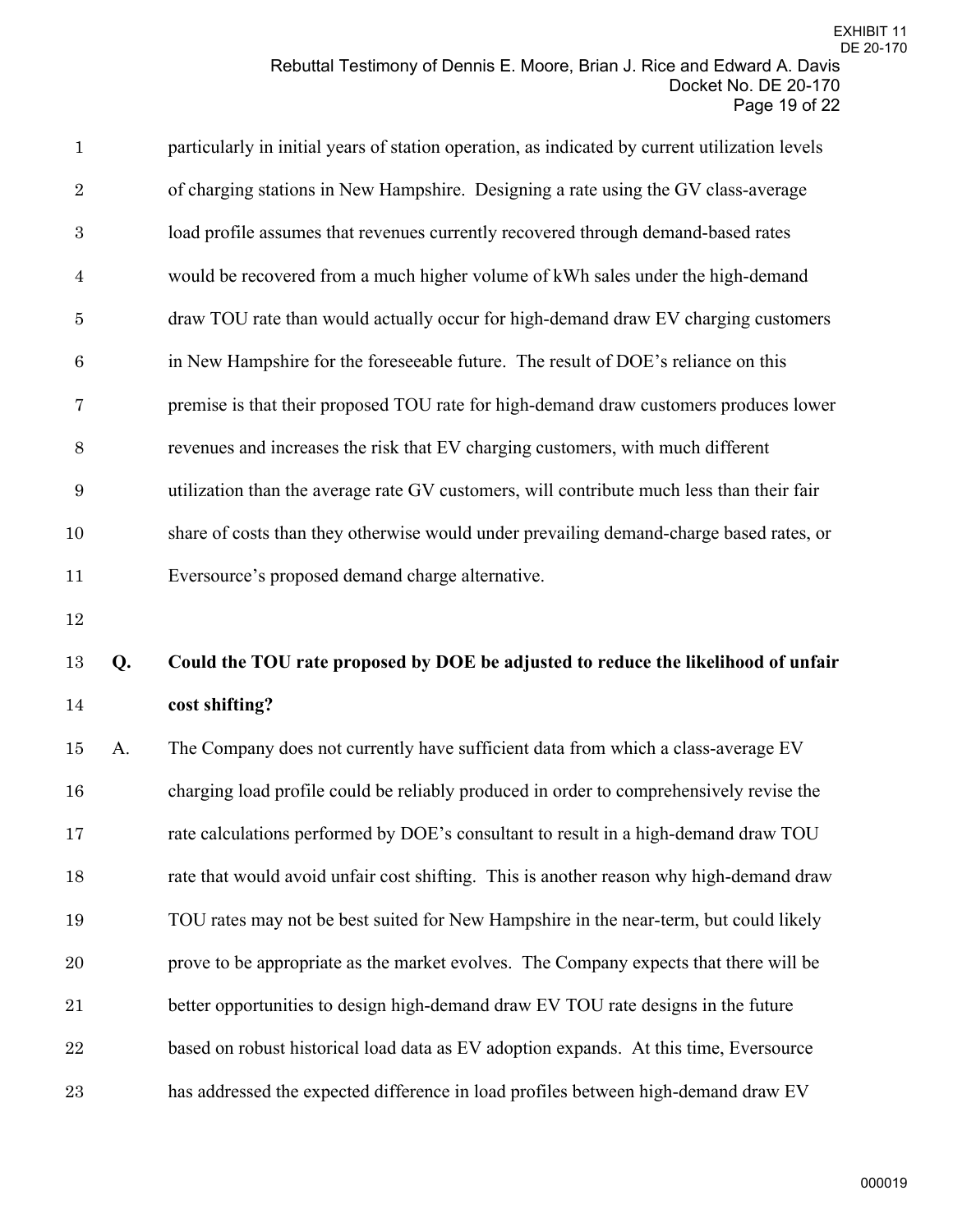| $\mathbf{1}$     | charging customers and rate GV customers by adjusting proposed alternative rates based         |
|------------------|------------------------------------------------------------------------------------------------|
| $\overline{2}$   | upon the ratio of the rate GV class-average load factor to a load factor reflective of initial |
| $\boldsymbol{3}$ | EV charging station operations. Application of a similar adjustment to the TOU rate            |
| $\overline{4}$   | proposed by DOE would produce an illustrative TOU rate less likely to risk shifting costs      |
| $\bf 5$          | to non-EV customers, but the resulting rates would be much higher and likely risk              |
| $\,6$            | preserving barriers to the development of DCFC infrastructure.                                 |
| 7                |                                                                                                |
| $8\,$            | Eversource is concerned that introducing much higher rates for charging during peak            |
| $9\,$            | periods would make it more difficult for charging station owners to anticipate operating       |
| 10               | costs in a way that would provide needed confidence in the financial results of charging       |
| 11               | station operations. Furthermore, even if end-user charging rates were aligned with TOU         |
| 12               | rate structures, such high rates would be punitive to EV customers who have little             |
| 13               | discretion to select the time at which it is necessary for them to use high-demand draw        |
| 14               | DCFC charging facilities.                                                                      |
| 15               |                                                                                                |
| 16               | The Company believes the demand charge alternative proposed in Docket No. DE 21-078            |
| 17               | strikes a more effective balance between addressing demand charge barriers and                 |
| 18               | mitigating cost shifting. The Company deliberately sought to advance these goals in a          |
| 19               | manner that provides a simple, stable volumetric price that was well received by               |
| $20\,$           | stakeholders. Further increasing alternative pricing to an extreme during some periods         |
| 21               | would risk upsetting the balance that Eversource sought to achieve through its proposed        |
| ${\bf 22}$       | demand-charge alternative.                                                                     |
| 23               |                                                                                                |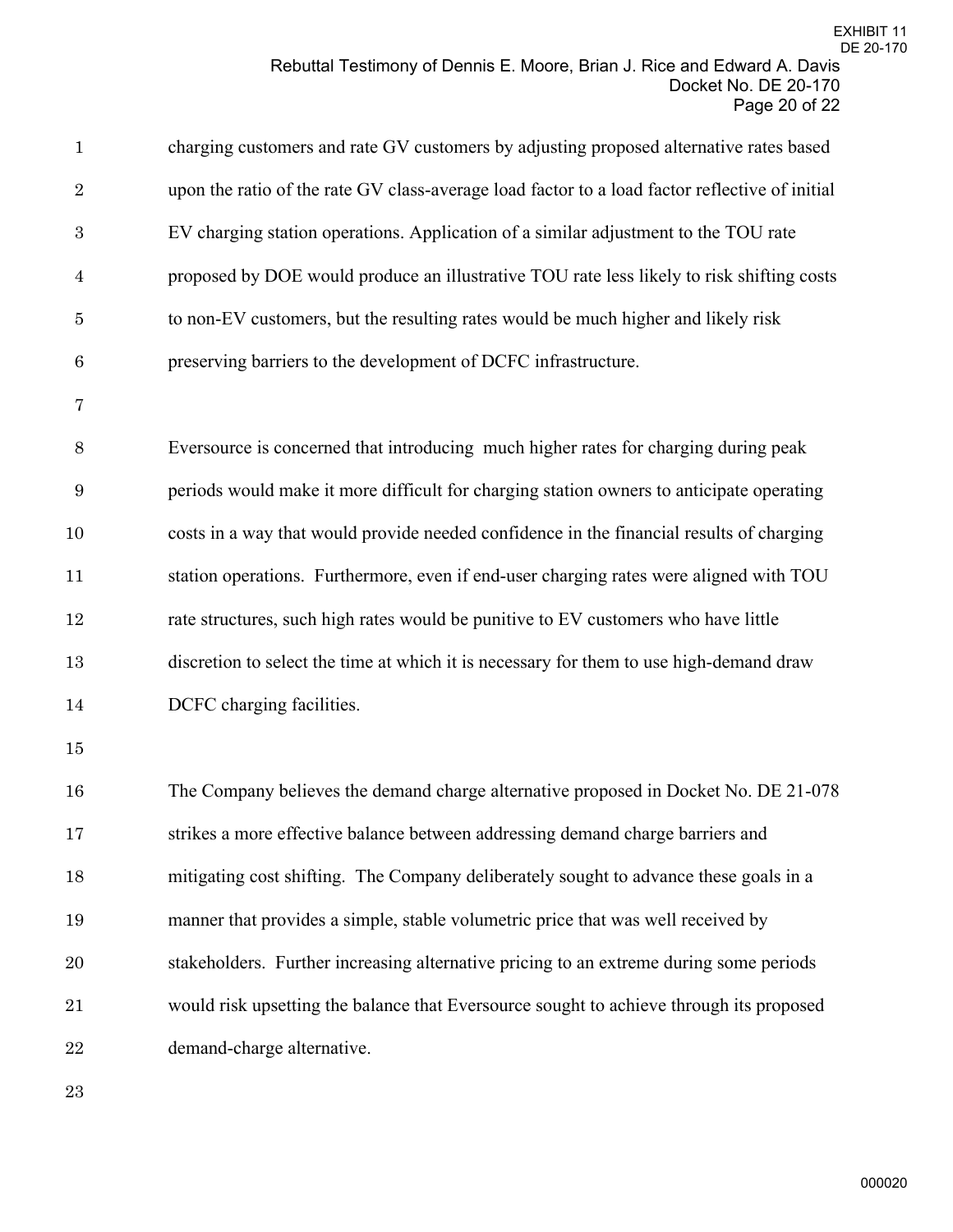#### **IV. CONCLUSION**

# **Q. Please summarize the Company's recommended approach for serving EV**

## **customers in the near-term.**

A. Eversource looks forward to effectively serving its customers that are expected to drive EVs in growing numbers, and advancing appropriate New Hampshire policies that support equitable rate design and optimal use of distribution company facilities as EV adoption grows. The Company encourages the Commission to consider that simple, customer-friendly and lower-cost approaches to EV rate design, such as managed charging and the Company's proposed demand charge alternative rate, may be the most constructive and beneficial to customers for the Company to implement in the near-term. Eversource believes that it can most effectively support the responsible and equitable near-term development of public DCFC infrastructure through the demand charge alternative presently under review by the Commission in Docket No. 21-078. Eversource also continues to believe that managed charging is the most customer-friendly low cost approach the Company could pursue in the near-term to encourage optimized charging activity by residential customers. However, to the extent the near-term availability of residential EV TOU rate options is a priority of the Commission that merits incremental ratepayer-funded expenditures, Eversource advises that separately- metered EV TOU rates which are structured similarly to current Eversource TOU rates could be implemented at lower incremental cost than could more complex TOU rate structures that include either a three-period TOU rate or the two-period rate recommended in DOE testimony (varying all three components of generation, transmission, and distribution). Importantly, Eversource does not expect that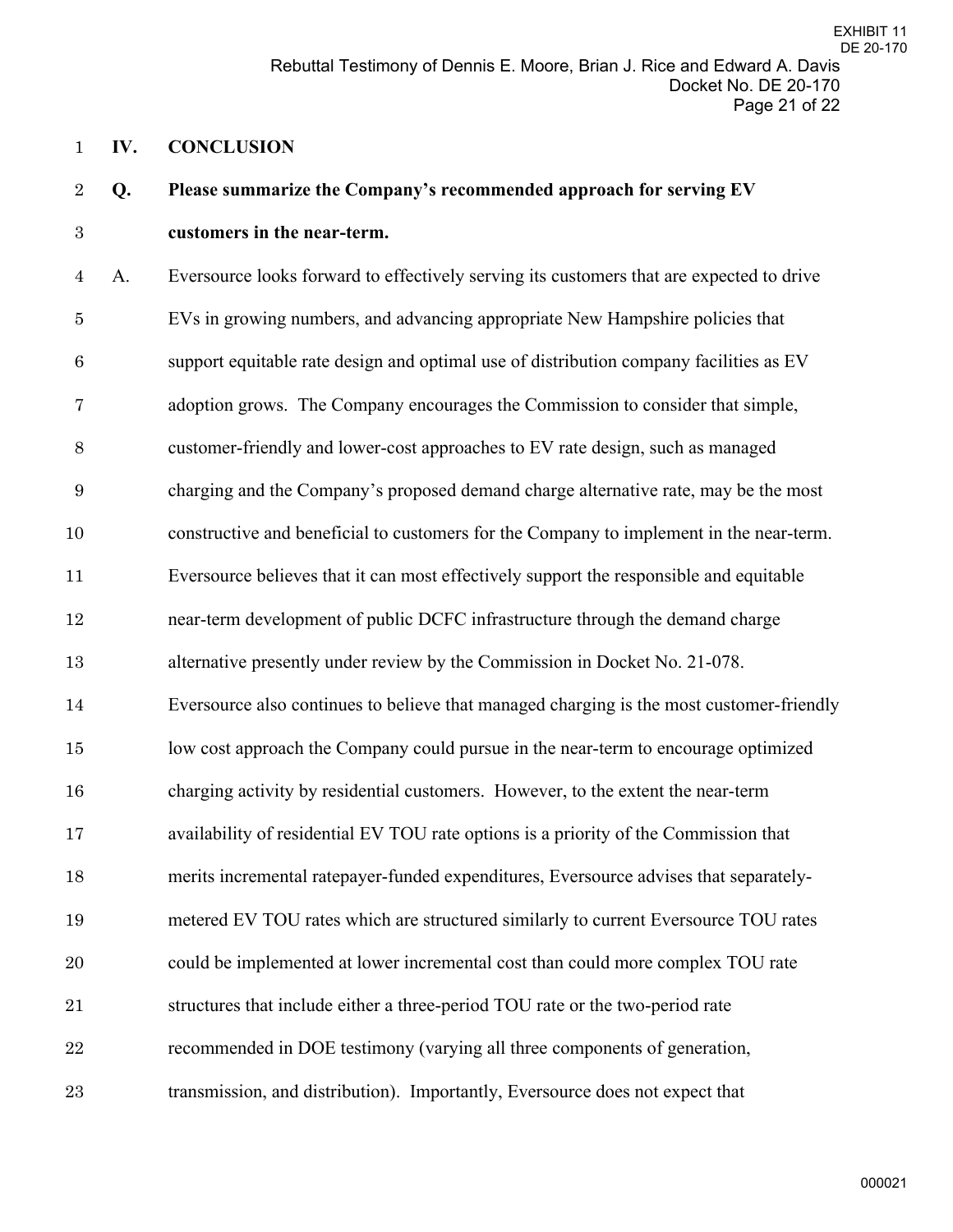| 1              | recommended near-term approaches will necessarily be permanent rate solutions for EV   |
|----------------|----------------------------------------------------------------------------------------|
| $\overline{2}$ | customers. The Company has every intention of continuing to tailor its EV offerings as |
| 3              | the New Hampshire EV market evolves. Eversource fully expects that the continued       |
| $\overline{4}$ | growth of EV adoption and further modernization of Company systems will produce the    |
| 5              | information and capabilities necessary to equitably serve EV customers in the most     |
| 6              | beneficial ways to all New Hampshire customers.                                        |
|                |                                                                                        |

# **Q. Does this conclude your testimony?**

A. Yes. It does.